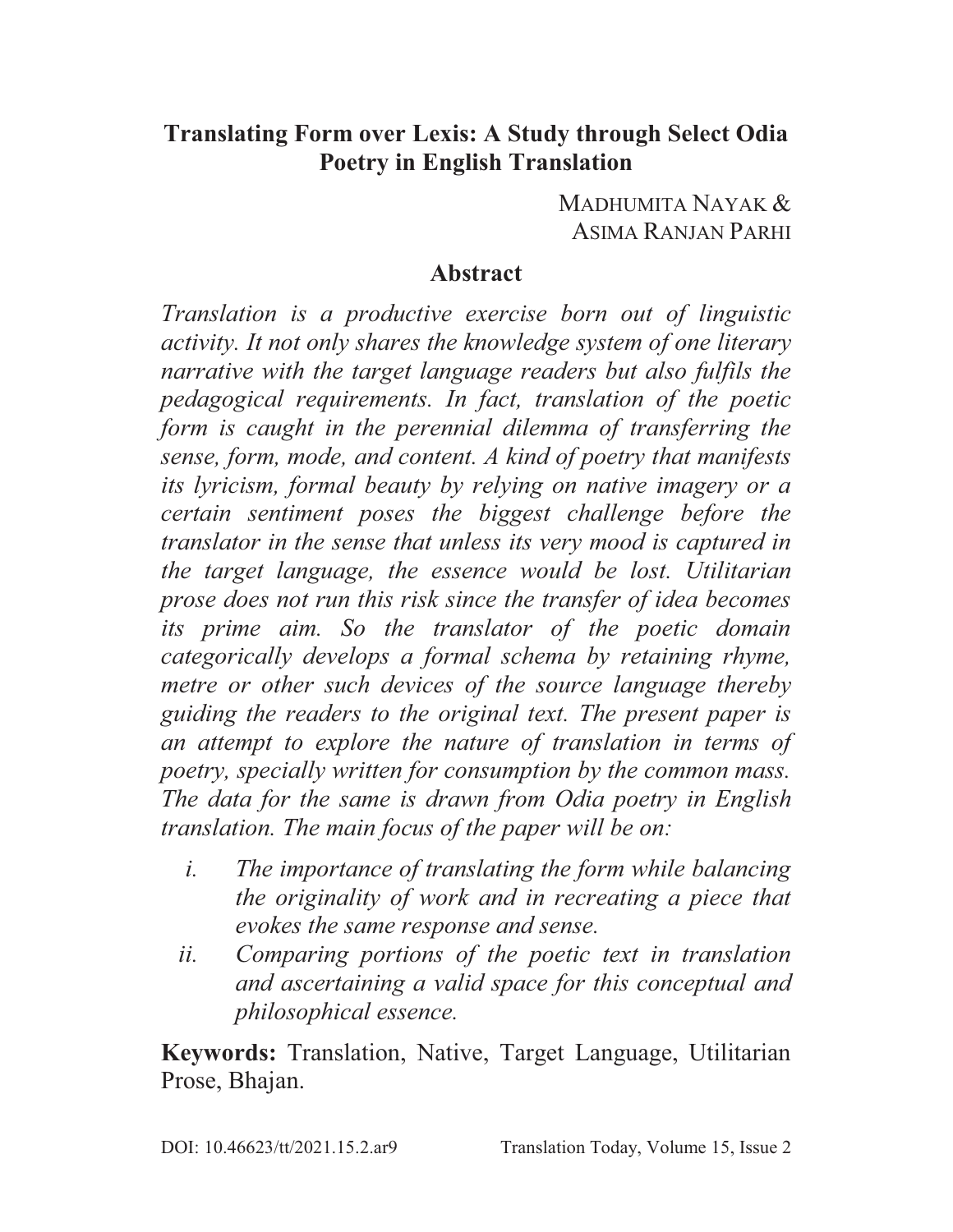# **Introduction**

Translation of texts has been a platform of the transaction between literary and cultural texts across linguistic and political territories. The increasing number of reading enthusiasts with rapid advancement in the field of technology has shrunk the world to a global village. This has been acting as a stimulant for the growth of international communication. Hence, the global village calls for a better understanding of different cultures across the world. Translation here seems to act as a bridge. Translation not only converts one language into another but also acts as a medium of exchange between two cultures developing a sort of intimacy and assigning the translator the role of a cultural guide. By translating, a translator is adding to the creative world of literature in every possible way. Translating poetry is not so privileged in comparison to prose on the account that prose is provided with some leverage to rely on the lexical. But the unprivileged translator of poetry has in fact the fortune of translating the lexical and refining the formal. In this paper, we would like to argue that in poetry the original essence is not contained in its lexical source since the words are already metaphorical, rhetorical, and persuasive in nature. This brings invariably the stable, consistent, and unusual nature of great poetry. Primarily the aim of the poetry is to flourish in the formal technique. Dasarathi Das in his essay "Kavyaanuvaad" explains "The emotion and form of poetry are likely to have a significant effect on a particular period. This suggests that the form and rhythm decide the course of poetry. A complete consciousness leads to our understanding of meanings as the conscious mind enables an individual to use language in a particular manner. What soul is to the body, meaning is to the poetry! The soul can leave the body and wander around. However, the essence of poetry lies in its meaning which when dismantled kills the motive" (76). The arbitrary relation between the form of a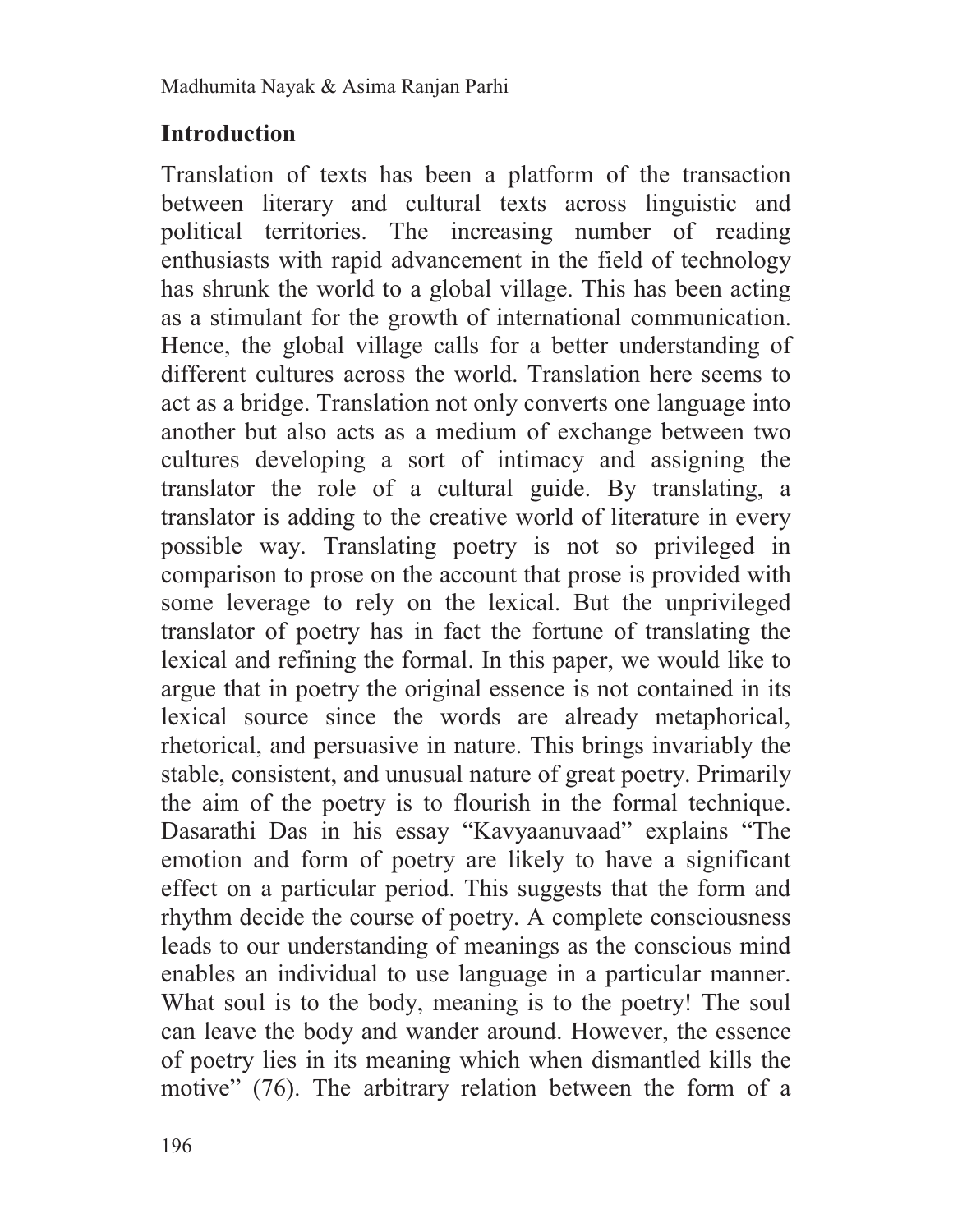word and its meaning is a complex aspect of language which makes language learning challenging for both children and adults. In such cases, whether mere observation and overhearing would be enough to accelerate language learning is debatable. However, if lexical flexibility is allowed and focus on 'form' made the foremost construct in task-based language teaching and learning, it might allow the learners to involve themselves in different instructional contexts contributing towards an explicit language learning process.

Poet and award-winning literary translator Aaron Coleman is of the opinion that poetry is as much a thing of words as it is a thing of sound (Bowman). As Robert Frost's often-quoted line goes, "Poetry is what gets lost in translation"; the intention of the author and the meaning that the reader derives from the text can never be the same. The risk of losing the soul and intention of the poet in translation is high but David Damrosch puts it succinctly to do away with the concern while addressing the issue of translation: "what is lost and what is gained" and "Read intelligently, an excellent translation can be seen as an expansive transformation of the original, a concrete manifestation of cultural exchange and a new stage in a work's life as it moves from its first home out into the world" (Damrosch 66). The gain is a wonderful piece of art which otherwise we could never lay our hands on, had it not been translated in the first place. It is through translation that we read great works of Baudelaire, Neruda, Balzac and many celebrated figures who belong to a world canon. Readers have often questioned the faithfulness of a translator towards the original piece of text. And it is common to look for a proper definition of a "good translator". But then Desmond Egan in his "The Arts Poetry and Translation" sounds more appealing when he writes- "I have been talking about a 'good' rendering; there's the rub! What makes for a good translation? What qualities might one look for? The problem with trying to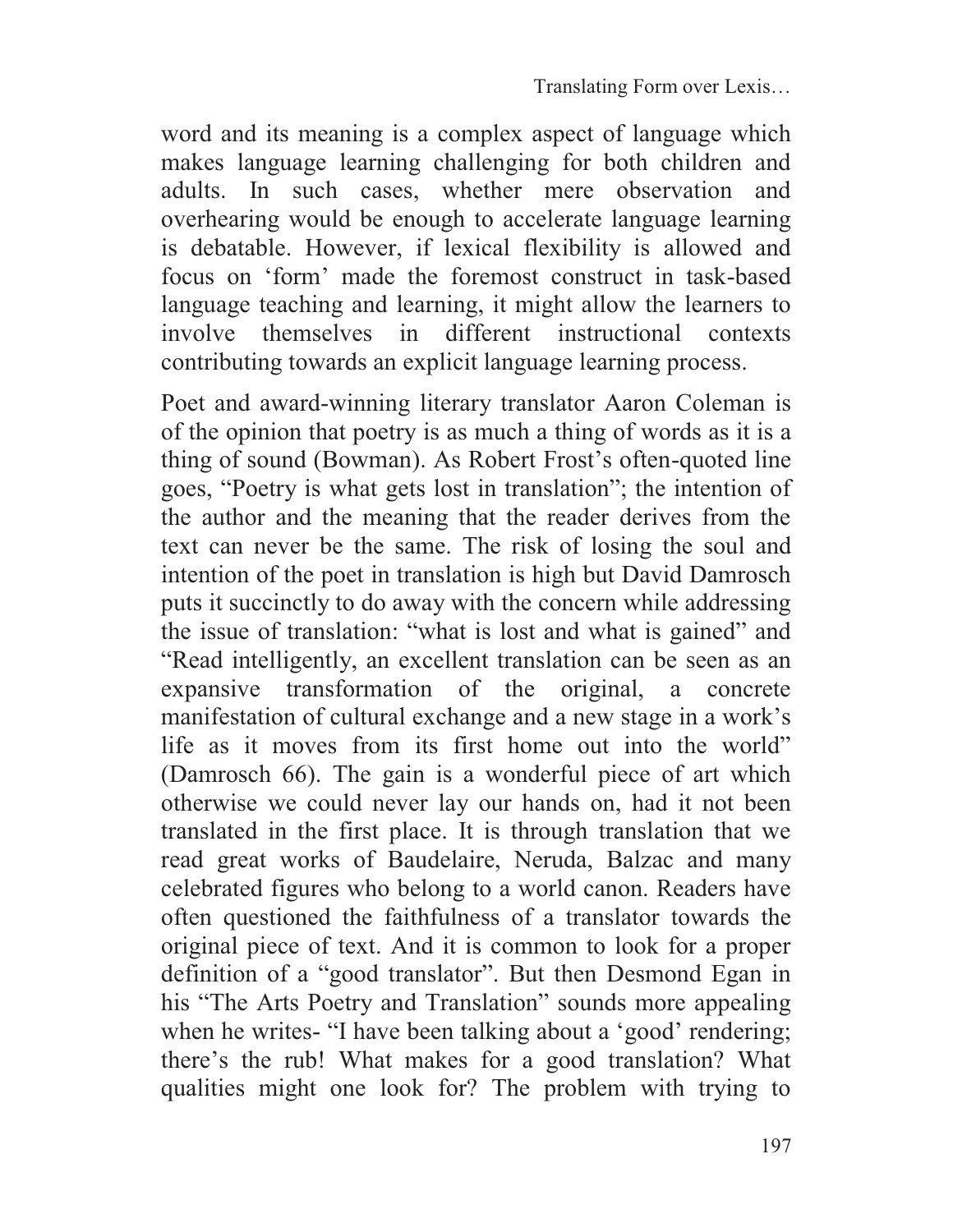answer such questions is that any kind of scientific definition is impossible. Not surprisingly, since one can never succeed in defining anything in words which always dance around like the shadows on the wall of Plato's cave" (227).

One can hence say that it is more about the rendering and the temperament of the translator which goes the same for the original poet. While looking for an exchange of meaning, the translator of poetry keeps the formal finish ahead of meaning in order to strike the right message in terms of rhyme, rhythm, pace and syllabic measures. The author of prose and its translator is free from the anxiety of this formal, decorative fine-tuning since the reader looks for more or less factual and ideational aspects. On the other hand, if the poetry at hand is not a part of the modern, matter-of-fact writing with some dayto-day events or representative, realistic expression, it will fail in attempting a translation of equivalent. Rather it would transcend the realm of the words and share the essence of tone. The emphasis is on the fact that the words used in poetry are already distant from their conceptual and denotative meaning. So in a way, they are multidimensional and they need each other to maintain the flow of the poetry. In other words, they are consciously removed from a familiarity with their usual meaning. Once the translator tries to match it for the target audience he/she transforms that essence into an experience that can stand on its own even away from the ambit of the original expression.

# **Fidelity and Equivalence**

The approach of the translator and his/her translation is judged on a certain yardstick which is set by the critics and nontranslating users. The answer to the fidelity of a translator often ends up with superficial words like accuracy, correctness, and reliability. More than the question of fidelity there is a need to understand the process of translation as both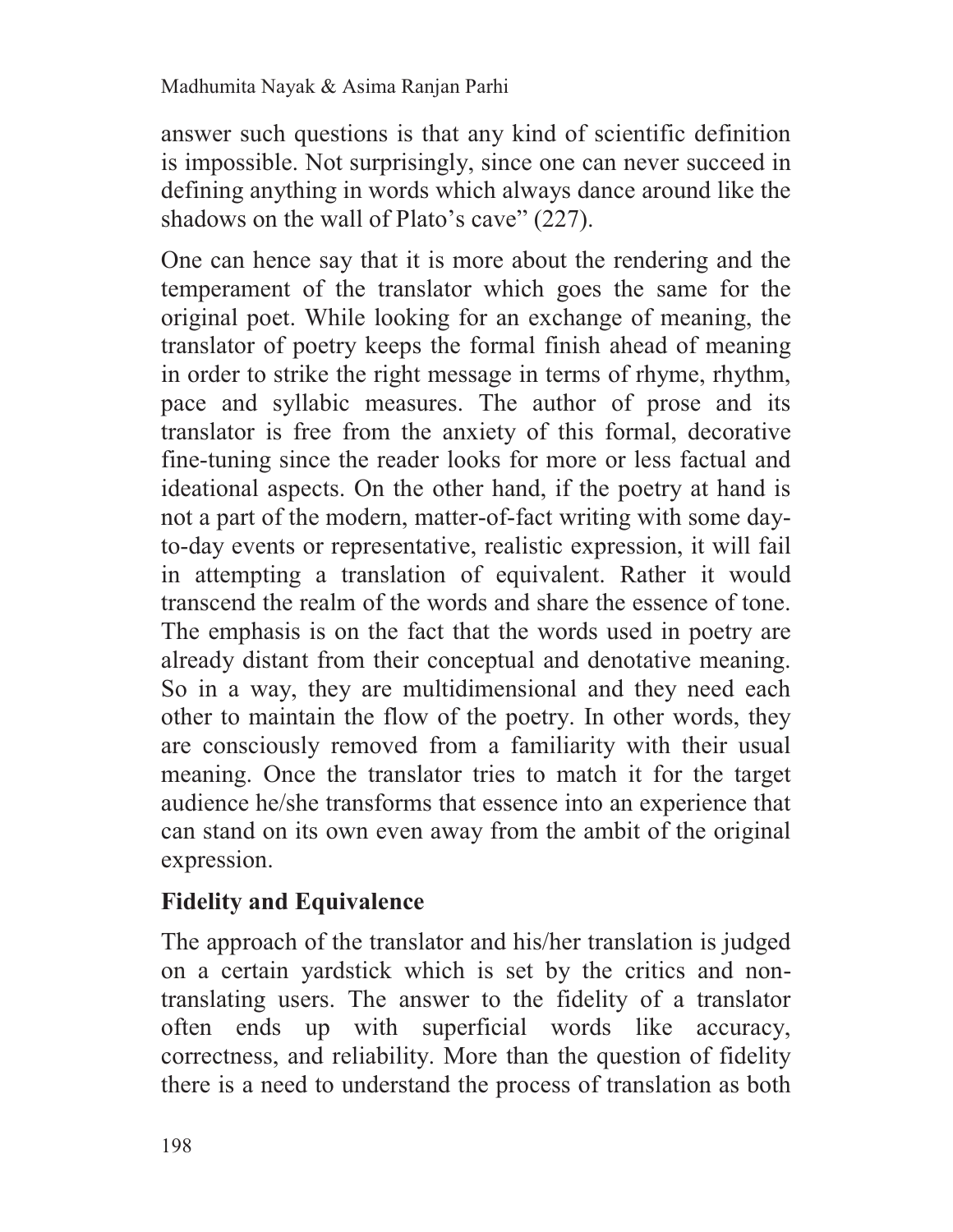internal and external entity. Douglas Robinson in his *Becoming a Translator* addresses the same issue where he writes:

Ironically enough, traditional approaches to translation based on the non-translating user's need for a certain kind of text have only tended to focus on one of the user's needs: reliability (7).

This again does not suggest that reliability has to be ignored in every sense but the text as a product and process demands constituent for action. A responsible reader poses faith in the serious translator. Problematising their bond on the premise of unsettling meaning transfer defeats the objective of the process. Whether there can be many reliabilities or realization of possibilities of different reliabilities should be the object of query. This solely depends on the need of various readers of the translated texts. They exist in variables and so do their interpretation and extraction of specific knowledge from a translated text. This is one of the reasons why translation often charts its own semantic importance. The poems cited later in the paper are chosen in order to vindicate how genuine translation of poetry depends upon fidelity towards the poetic form of the original text over its lexis; that conventional notions of 'faithfulness' to the original text fall short of capturing the true essence of a nuanced poetic narrative unless coupled with an equally careful translation of its formal aspects.

## **Challenges of Multilingualism**

 In the year 2021, UNESCO highlighted the threats concerning multilingualism. Nevertheless, the topic has been the focal point of many writers, critics and scholars who even after exhausting themselves of age-old, classic writings chose to flourish by popular narratives. These narratives are for easy consumption and well-received due to their familiar content and grasp of the popular psyche. Most Indian languages share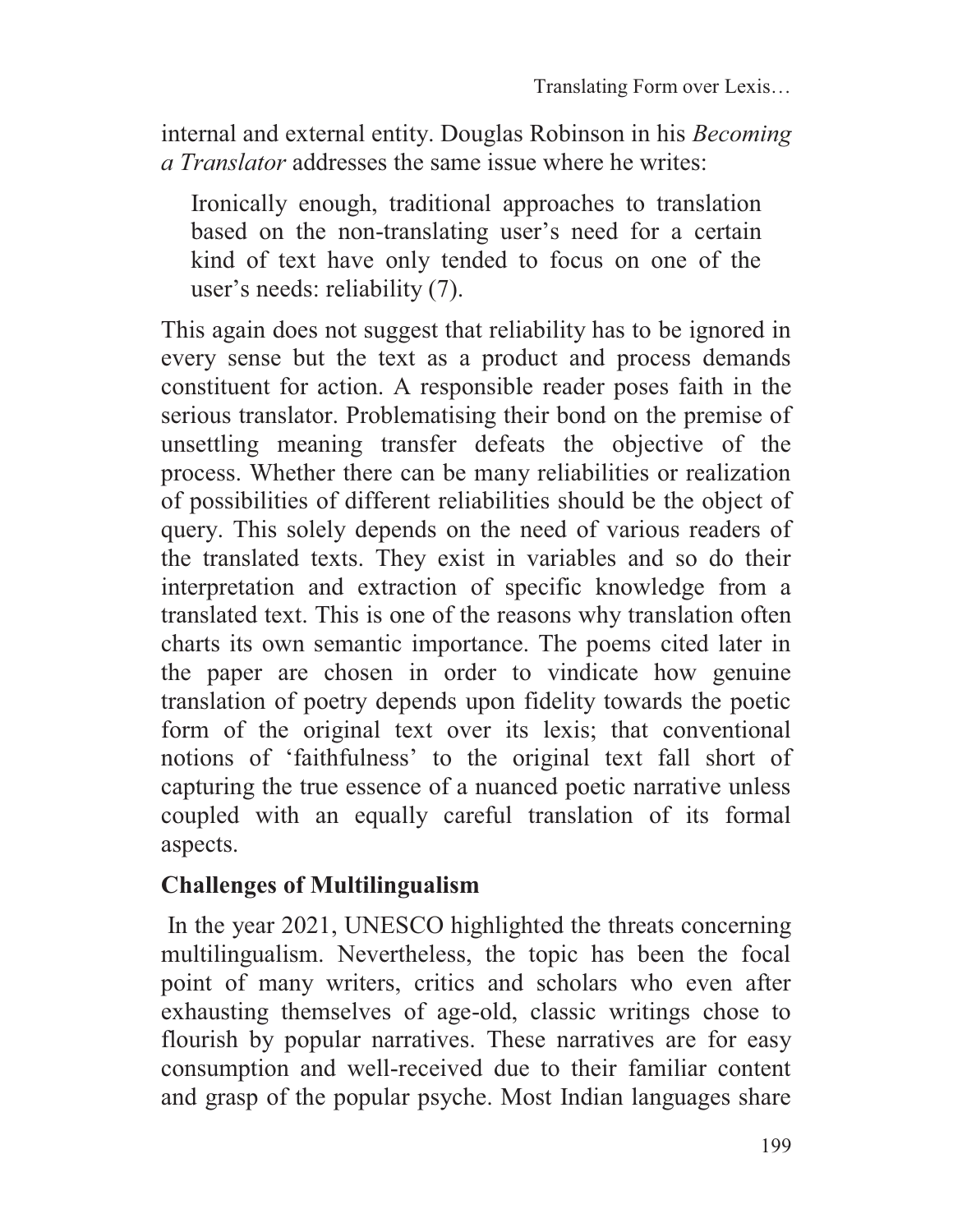identical structural categories. For example, Sanskrit, Odia, Assamese, Bengali, Maithili etc. resemble substantially in their poetry, music and conversation. In such a multilingual context, the argument of the paper regarding the suitable translation of poetry carries utmost significance. The essay, "The Rise and Fall of the Bilingual Intellectual" by Ramachandra Guha is a frequently referred treatise to asseverate the diminishing intellectual group of India called "Linguidextrous". The essay no doubt voices the foremost anxiety of the sociolinguistic condition of our country; howbeit, it perpetrates no solution and simply bewails the depreciation of the creative and bi/multilingual intellectual world of India. Furthermore, it states the statistical data of a particular state which according to him happens to preserve this linguidextrority all alone. It would be indictable to charge the essayist with such accusation as he has not forgotten to acknowledge the living bilinguals of different states with marginal acceptance. After all, mass production is the key to the heart of mass society. But such a perspective leaves the pedagogical environment disturbed without any possible exit point, and the ground for multilingualism remains unexplored. What is the solution, then? How can we overcome this existing challenge? One cannot deny that it is the regional literature that has a major contribution in fostering national identity, consciousness and national culture. And hence by providing data from native Odia poetry and its translation and by applying the above parameters, we would see how far these claims can look convincing.

The history of translation discourse in Odia is quite stereotypical. Though there are a few research papers published on Odia translation studies, a systematic study on the English translation of Odia poetry has not yet been made. The present study has a significant role in conceptualizing the English translation of Odia poetry. The ideas of English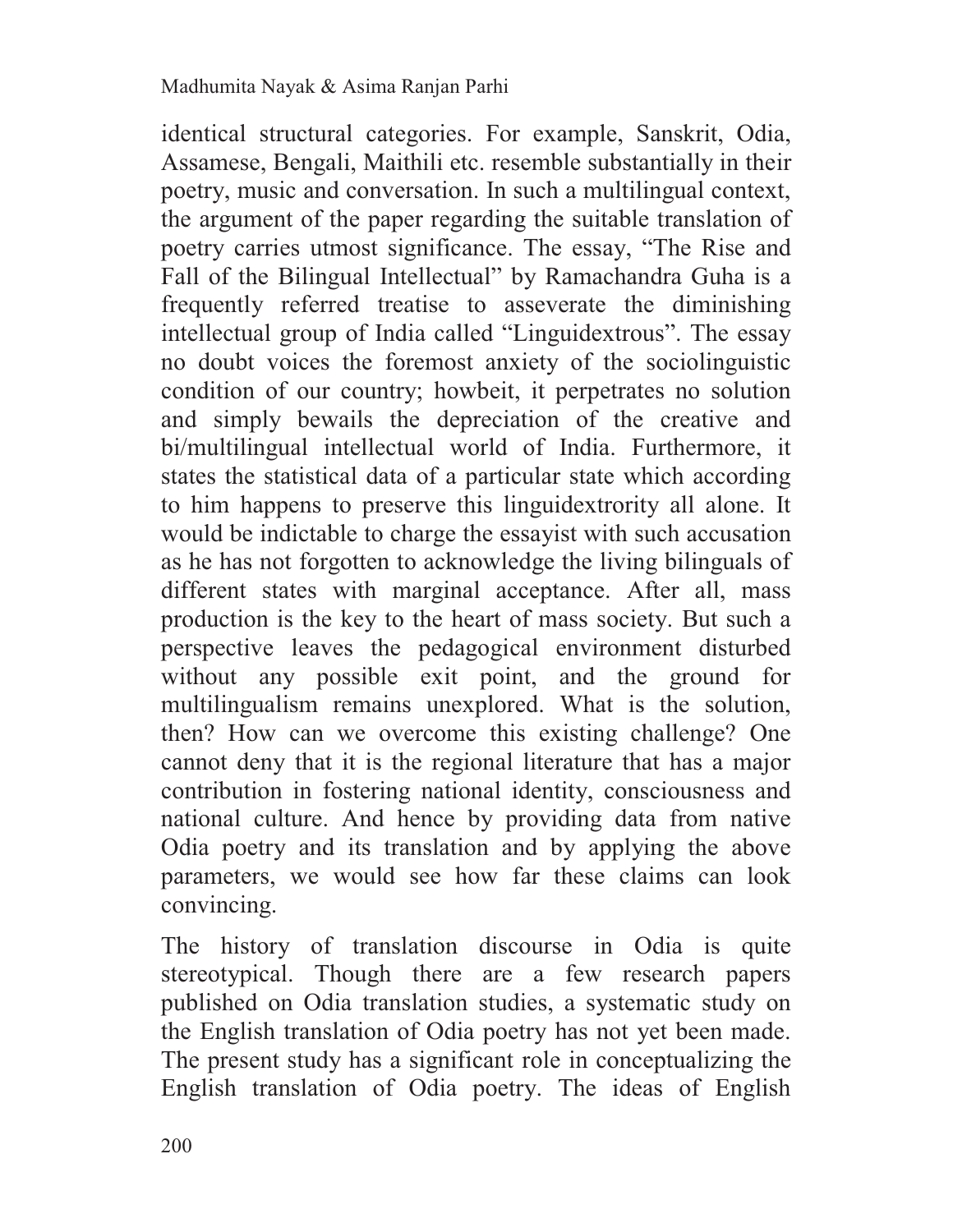language teaching and learning can be experimented with through the translation of such literary texts which have used the codes of a native language in a way that instructs and inspires language users both in the native and target language for building a corpus. So English translations of the most popular Odia writers have been selected to be discussed and highlighted in this paper.

The first poem is taken from Kabisurya Baladev Rath's works. Champu is a type of poetry whose origin lies in Sanskrit. What makes it unique is that it has a fine blend of both prose and poetry. This makes it complex, requiring tremendous effort to produce it. It is basically known as "Gadya Kavya". According to Haridas Bhattacharya:

> *Chamakrutyapunati Sahrudayan Bismiya Krutya Prasadayati iti Champuhu!*

> > (Aanandakanda Champura Upakramanika)

This means Champu can surprise, impress and illumine the soul of an individual. The reason behind this is the extraordinary harmony of both prose and poetry. It even has the power to excite the Unnata Ujjvala Rasa within us. Hence tremendous literary expertise and command over language are required to both compose it as well as translate it. The following is an excerpt from one of the fine composition of Kabisurya Baladev Rath titled *Kishore Chandrananda Champu:*

> *Ki hela re Kahita nuhai bharatire Kali ya duraru dekhi Kalani kala mo akhi Kala indibara arati re/ pada Kelikadamba latara Kole ki syamala tara*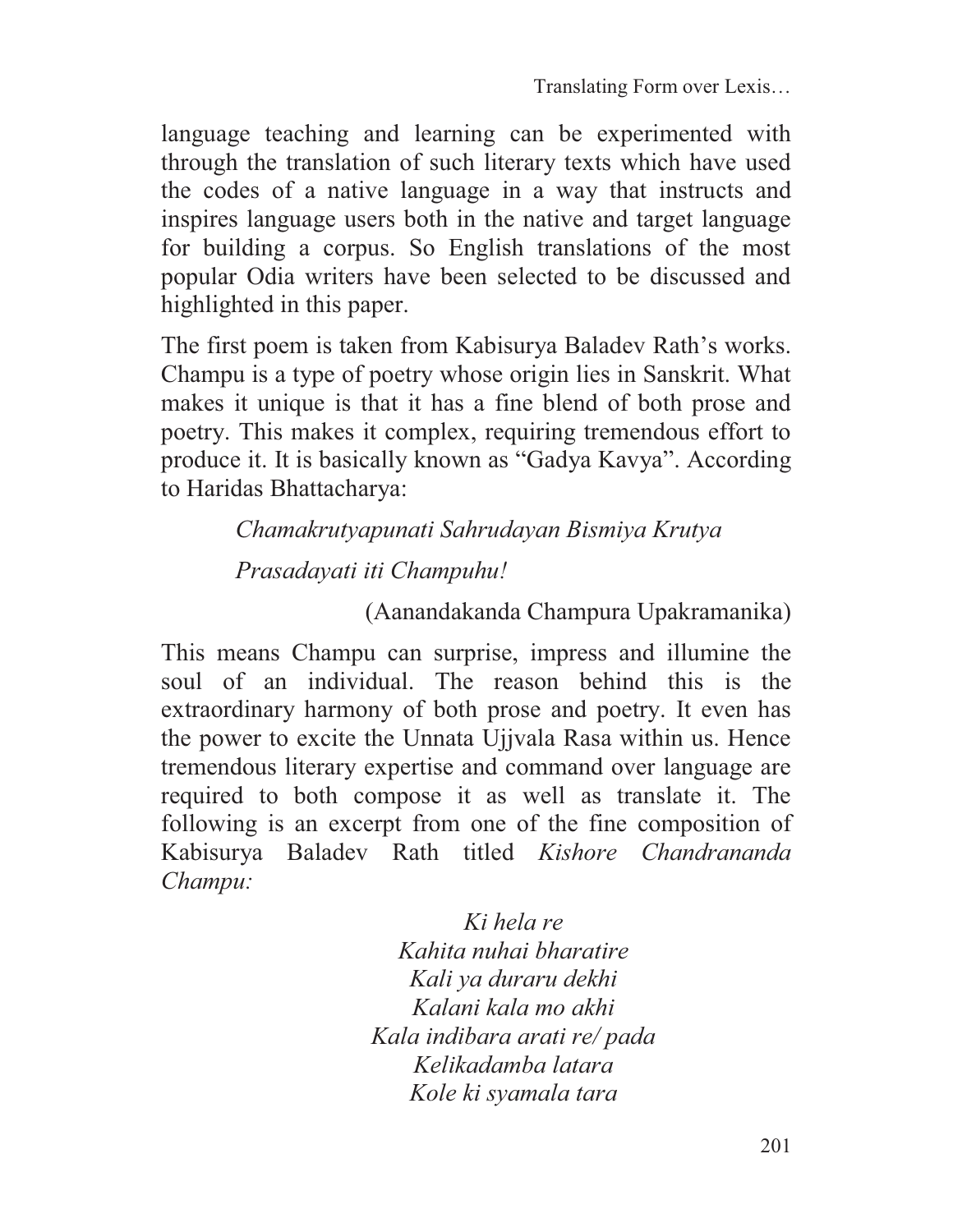*Teja se rabisutrara tire Kampi mora kalebara Hoigala ara para Yahaku darai tara tire* 

(Dennen: 195)

Translation:

*What happened, O friend, cannot be expressed in words; Yesterday I saw from afar A dark-blue lotus at rest. (refrain) Within the keikadamba creepers—as if a dark-hued star— That radiance on the bank of the sun's daughter [= the Yamuna] Trembling, my body became troubled, Fearing with the arrow.*

(Dennen: 196)

The first few lines i.e. *what happened … at rest*, somehow sound pleasant but the rest of the lines fail on the ground of emotive evocation. The poem describes the divine bond of Shri Radha and Shri Krishna. It can be considered that the complex structure of Champu is difficult to translate. In any case, it is nearly impossible to maintain the actual flow. Champu stands out because of the high and intrinsic use of alliteration and onomatopoeia. These are the primary devices that give an unusual and sublime sound effect to Champu. In such cases, the translator is given some sort of liberty where he can go for the stylistic shifts. Though the above translation has gone for a few such shifts, it has been done haphazardly. The Champu form has therefore not been accommodated by the above translation. Even if the translator has tried to focus on the message that was to be conveyed he let the form loose thinking it would suffice. Such creations make one believe that it is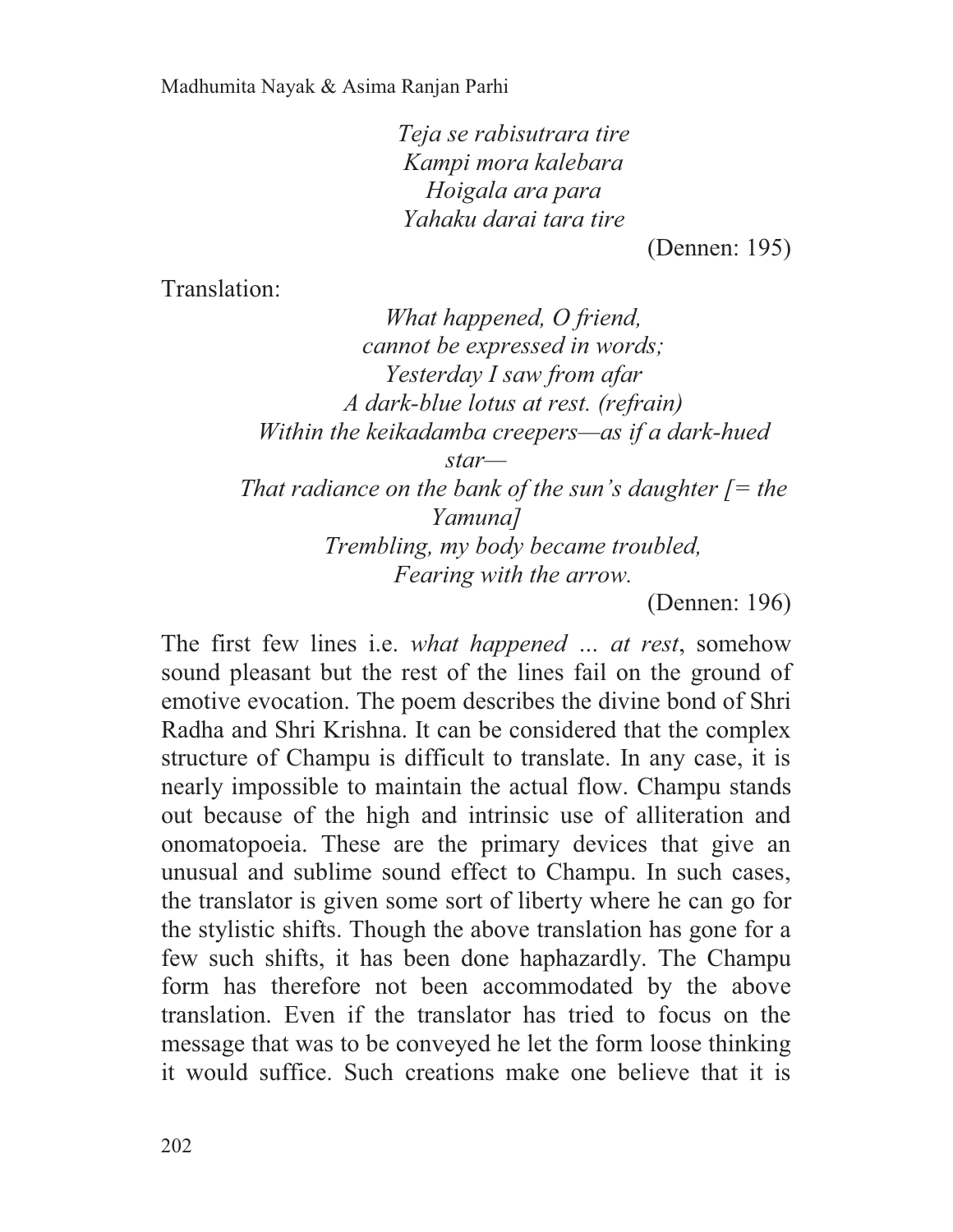nearly impossible to translate the poetry of different forms and structures.

Odisha shares an immaculate bond with Lord Jagannatha. As Niranjan Mohanty puts it in his *Makers of Indian Literature: Salabega,* "No other Lord or deity is perhaps involved so much in the political, social, cultural, economic life of people. Both at the personal and socio-cultural levels, the relationship between Lord Jagannatha and the people of Orissa is intimate and intense. The purity of this bondage, the ennobling intensity of this relationship make the Oriyas proud of being Oriyas" (7). Hence a number of poems have been written on the Lord that reflects the intimacy rooted in the bond each individual of Odisha shares with Jagannatha. Salabega was a staunch devotee of the Lord and his divine songs have enriched our Odia Literature. In his composition, one would find the Lord in his different manifestations. Sometimes he is the Lord of the Universe, sometimes a true friend in need, sometimes a great lover and most of the time the conscious self or the "Brahma". Here is the poem "O' Jagabandhu" from Salabega's *Nilasaila Songs.* The original poem is written by Salabega in Odia language and translated by Niranjan Mohanty into English in 1996.

> *Jagabandhu he gosain (2) Tuma shree charana binu anya gati nahin(2) Jagabandhu he gosain Ratha charipakhe lambe mukutara jhara Jhalamala disuthai prabhu chakadola Jagabandhu he gosain*

Translation:

*O'Jagabandhu, The caretaker of the universe! I seek no other favour*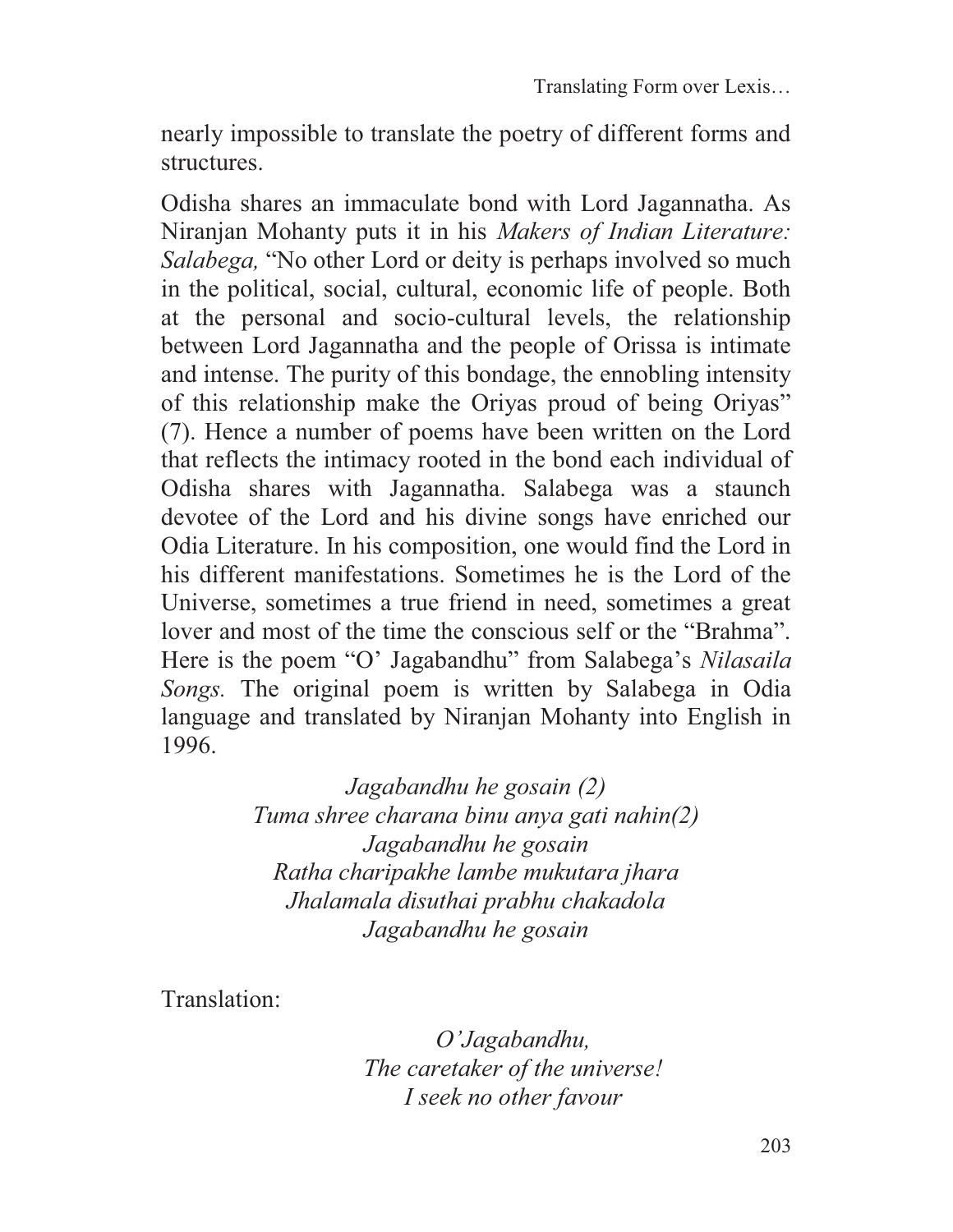*But a solemn shelter At your lotus feet. I have now miles and miles to go. And uneasy fever braces my limbs, And my unsteady, tired mind Longs for watching you on Nandighosha Until I arrive at your crowded holy avenue.* 

Here the poet introduces Lord Jagannatha as the caretaker of the universe. He is surrendering himself at his lotus feet and begging for help. The poet gives a moving picture of the great Ratha Yatra. The poet here narrates how joyfully and playfully Lord Jagannath is taken to the chariot which again makes him accessible irrespective of his divine power. This jostling of the Lord has a cultural significance that in a way assigns an essence to the poem. There is a pining, which is not only physical but divine. He has walked miles to see the Lord and hence keeps praying for a single glimpse. The poem has been sung by many great singers. It is somewhat a trance in the modern sense but the aesthetic pleasure is beyond the common grasp of the music. It sounds very ordinary when read but acquires a new dimension when sung. The translation being effortless can consider as a smooth version of the original. In other words, the argument of poetry as a form, not lexis stands vindicated. Although not fully, the translated poem partly serves the purpose of optional shifts. It very well describes the proficiency of Mohanty in the target language. This can be one of the reasons why the form is neither loose nor scattered. The cultural understanding of the translator is also clear which creates a suitable temperament for its translation. Mohanty has kept the essence undamaged by giving a nearly equal touch with an accurate arrangement of words and dictions that retains the playful procession of Lord Jagannath.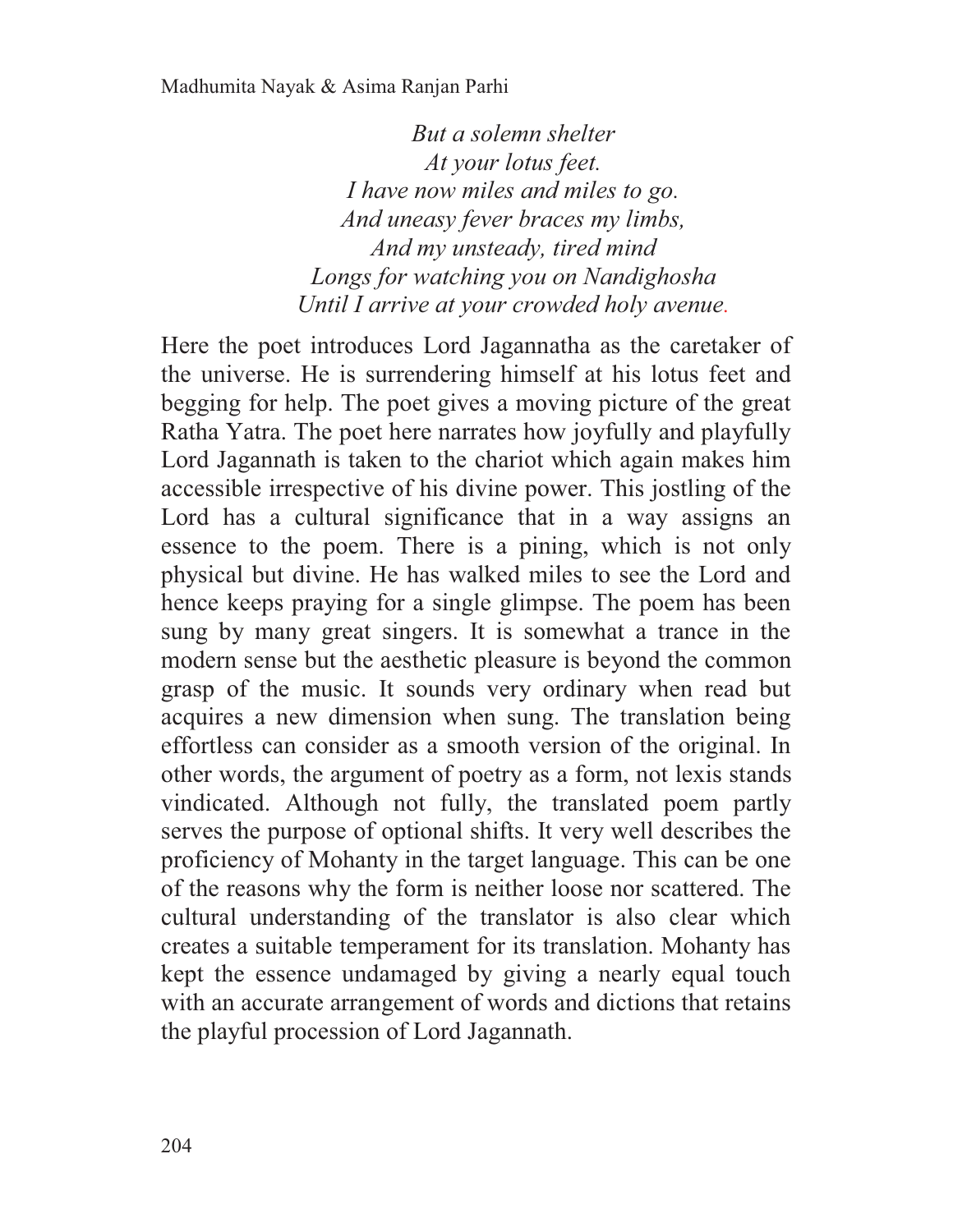The second poem is from *Stuti Chintamani*, which is a collection of poems by the saint-poet Bhima Bhoi.

> *Pada pani nahin tanku dhariba kie? Emanta brahma svarupa dekha na y(j)ae //0// Nahin tanka peta anta, phitai kahuchi gota; Nara deha vahi tanku kaliba nuhe/ Tanka a pari Santi pane, Tribhuvane nahim jane; Ninda stuti hani labha sakala sahe //1//*

Bhima Bhoi's poems have a metaphysical bent in pursuing a spiritual release of the soul. It speaks of a void, an empty space replacing an objectified god as practiced in the *Mahima* cult. The poem is packed with colloquial idioms. The poet has marvellously maintained the mystic air in it. He has drawn on the metaphysical aspect of being that defines the divine concept of religion.

> *He has no hands, no feet Who indeed can hold him? Rarely one can see The original shape of this Brahma. He has no belly, no waist Truly with our human intelligence No one can comprehend him. In all the three worlds There is none like him of peaceable nature.*  (Mahapatra: 51)

Although the translator here tried to retain the simplicity, he has failed to keep the colloquial tune in synchronization. The form is thus scattered. Despite many efforts, the text appears dry and mundane. Certain words in the original poem touch the abstract realm of metaphysics whereas the translation more or less evokes a meaning that converges the idea into a concrete and materialistic domain. For example, the usage of words like "Profit and Loss" gives solidity to the meaning which in return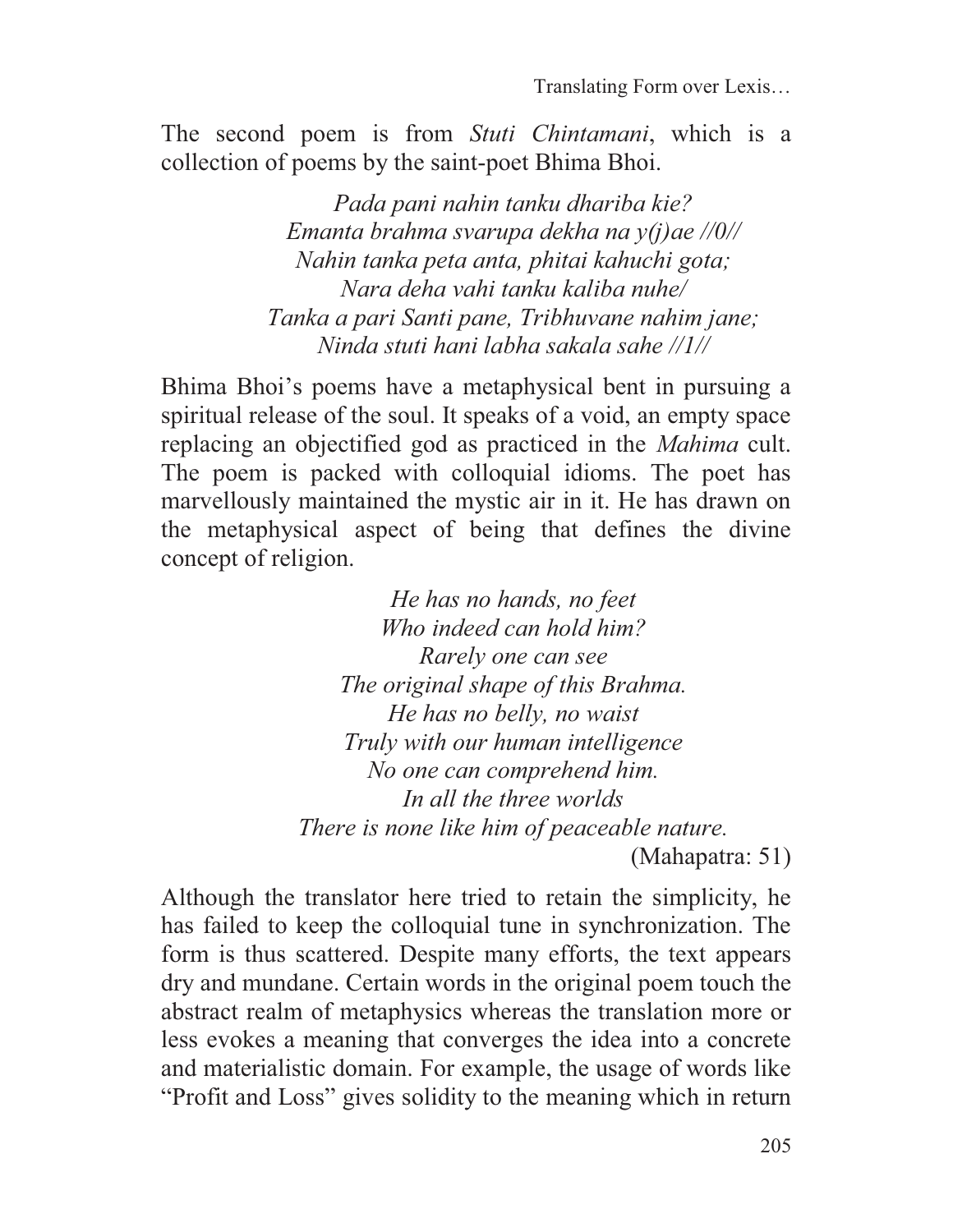reduces the flexibility of the original Odia words (*Ninda stuti hani labha*) killing the essence so far as the context is concerned. This shows that disordered and forced form is the result of constant compulsion of evoking the meaning. In order to achieve the meaning the translator has compromised with the form and the poetry hence fails to flourish and the sense of rhythm is lost. While going through some poems of Utkalamani (Jewel of Utkal) Gopabandhu Das we came across his *Kara Kabita* translated as *Prison Poems* which is a collection of poems written by him inside the prison. The text is translated by Snehaprava Das and was published by Odisha Sahitya Akademi in 2014. We have taken up a poem from this collection titled "Vyathita Pranara Antima Ashru" or "Last Tears of a Grieving Heart", as our data for analysis.

*Kaha aage gaibi parana sangita Ka pakhe gaibi antara bani Ka kane kahibi marama bedana, Manakatha mane rahila sina! Jibana prabhate apanara boli Karithili jahaku parana sakha, Se ta na janila mo antara gati Dela mo parane daruna dhakka.* 

Translated text:

*Who would listen to the music that The harp of my heart does play, Who would listen to the song of my life The unheard tale of my woe Somewhere buried inside me lay. That one friend whom since The morning of my life I had closest to my heart, Failed to fathom the depth of my love And hurt me real hard.* 

(Das: 22)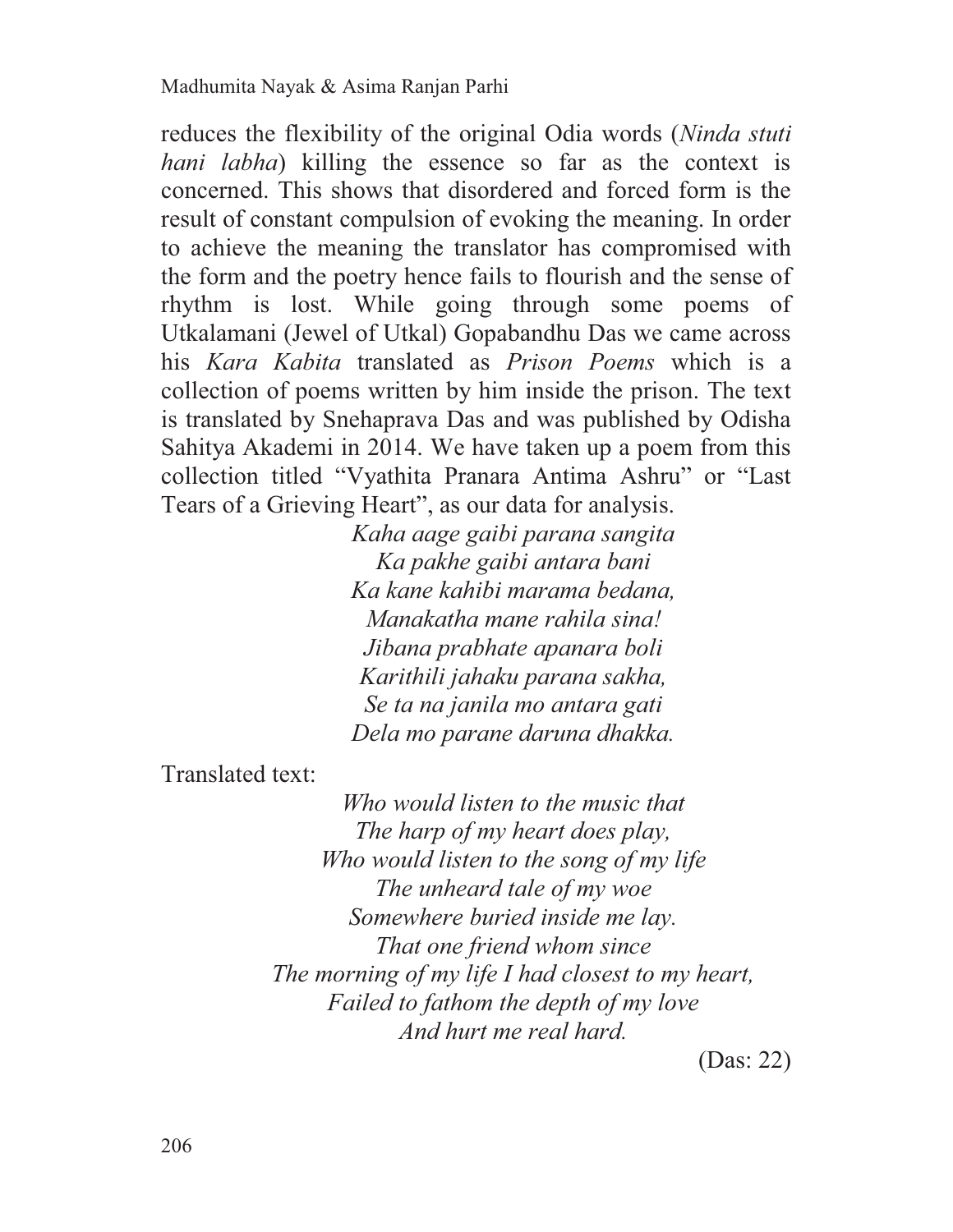The poem is a personal grievance that Gopabandhu Das penned down while in prison. The poem is a personal account of his suffering. The speaker here seems to be heartbroken by one of his close friends. There is a sense of heaviness in the words used by the poet yet the linguistic simplicity shows his tranquil rendition. While translating this poem the translator wrote, "the translator here is confronted with the most difficult dilemma of prioritizing between the content and the form" (Das: 14) and no wonder it is true while the risk of criticism hangs around. However, the remarkable thing that keeps the temperament and essence unblemished is the flexibility of the form which the translator maintained throughout. Here the translator has done some stylistic shifting. In translation at a certain level, a need for stylistic shifts is required to develop a flexible and sound form especially when the inconsistency leads to divergence at a formal level mostly to solve the rhetoric asymmetry. Again this is another example of how by keeping the form complete the essence can be communicated to good degree.

The third poem is from Bira Kishore Parhi's "Aame Sabu Nuaa Juga Chuua" (We are the New Age Children) translated by Asima Ranjan Parhi. This is a song of hope. The poet is trying to create a sort of utopia for the growing children who will feel encouraged and work towards the development of our country. The poet says that children have the capacity to build the world anew and it is the children who have the power to revive the buried culture and rich heritage of our country. Lines like "janha mamu aganare khelibu bagudi" and "Boitare bhasi bhasi, jibu java bali", weave the essence of the poem. At first, it is a moving picture of little kids playing in the courtyard of uncle moon which is a reflection of their innocence. The poet here has beautifully made the moon attainable. Secondly, it is the fleeting of time that promises new opportunities which he has perfectly expressed through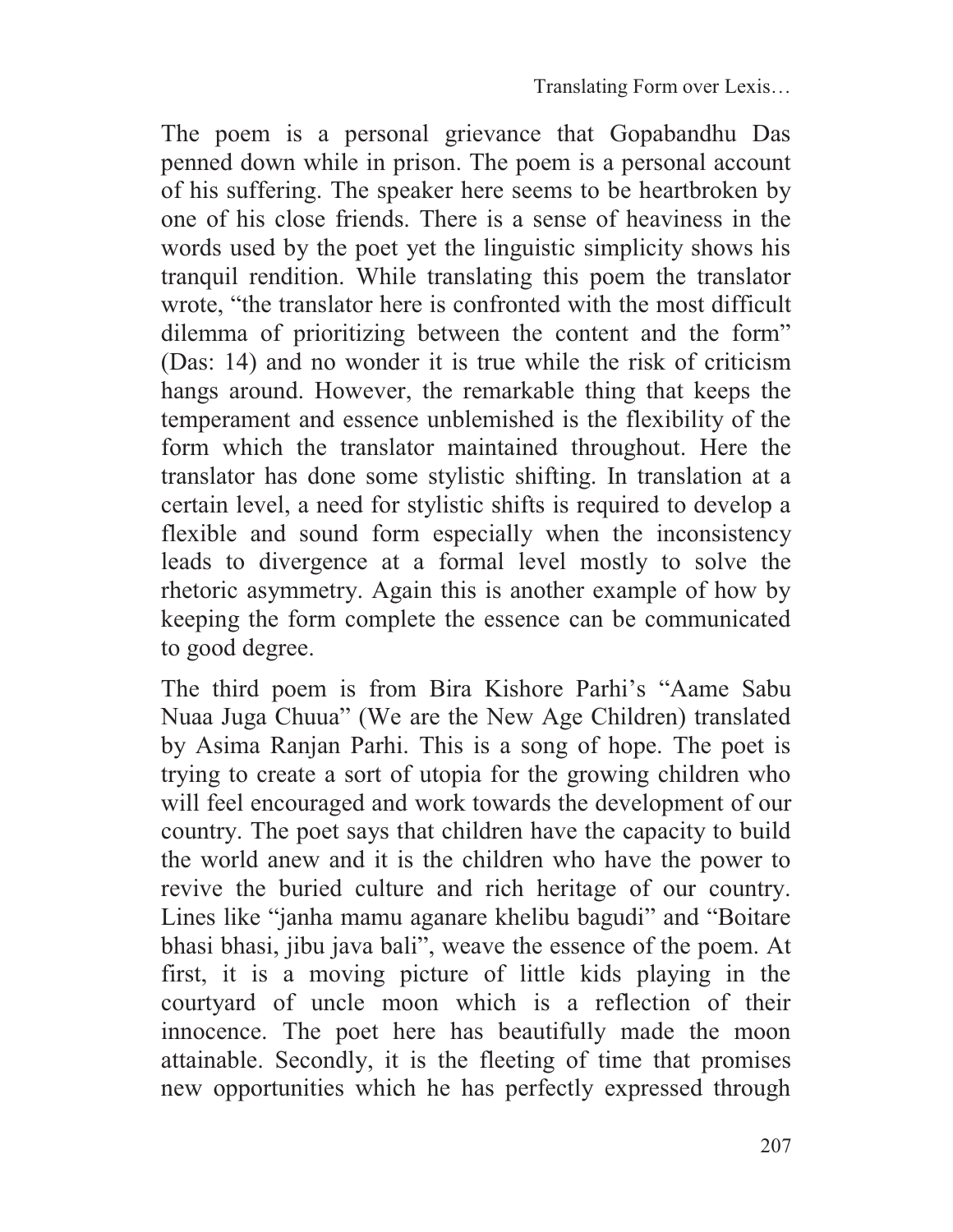the line "Boitare bhasi bhasi…java bali". "Bhasi Bhasi" here not only refers to sailing but also the advancement of modernity. Exploring the unexplored and revealing the unrevealed give a musical touch to this poem weaving its essence into a fabric of new aspirations, dreams and desire. The poem is of great historical and cultural significance:

*Aame sabu nua juga chhua Nua kari gadhibu e puruna duniya re Aamari hatare dina hasiba e maati Nua dhana keri keri aame jibu kati re. aame sabu juga chhua… Aame jibu kheli kheli saragra ku udi Janha mamun agana re khelibu baagudi Pacharile kahi dabu naan Kahibu asichu mamaun pathaichhi maa re* 

Translation:

*We are the new age children Shall build up this world anew We are the new age children One day this earth shall smile in our hands We shall reap golden paddy by golden scythe Mother earth will smile holding its swaying golden fields. We shall fly to uncle moon and play there Shall tell our names there when asked And tell him that mother earth has sent us.* 

(Parhi: 153)

In this poem, it is the linguistic simplicity of the original text that creates the biggest challenge for its translation. The clear challenge is to convey the simple yet core feeling of the context in an alien language keeping the form and essence intact. The translator here seems to have a thorough grasp of the original poet's intention of the poem for which he is able to retain its simplicity and is successful in evoking the meaning.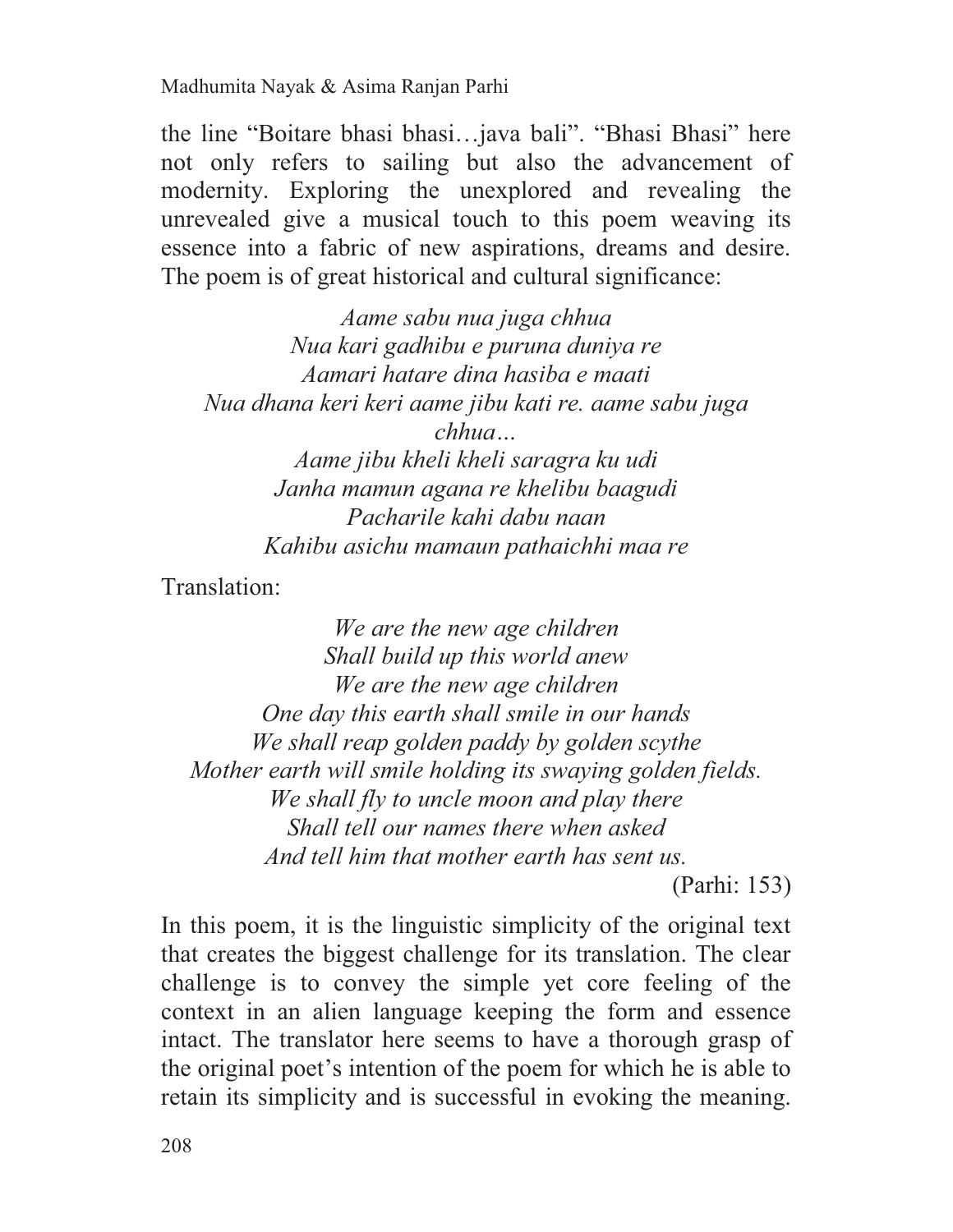The translator has effectively maintained the sense of time which has been helpful in retaining the essence. The translated poem equally guides the reader to a promising future filled with opportunities. Moreover, it is the regional touch in the target language that makes it more acceptable and appealing. If the translator effortlessly strikes the balance in terms of his linguistic form then the evocation is satisfactory and the manifestation of the cultural and native aspect becomes concrete. It is the fineness of the form that becomes the vehicle for the emotive meaning.

## **Translator's Choice**

The linguistic choice of the translator depends on the context. Often this affects the lexico-grammatical preferences of the translated text. These preferences also represent the translator's intention. Sometimes a translator can afford to have this discretion in order to validate a required form. However, in such cases, Venuti's 'invisibility' might not seem a fair way to enable a fluent discourse. What works here is the application of Systematic Functional Linguistics. House in "How do we know When a Translation is good?" says:

Attempts to explicitly link text and context, and at the same time take account of the human agents involved in the text reception and production operating from a functional system approach provide one of the most fruitful bases for analysing and evaluating source and targets (134).

This will always come with a contextual reference and its comprehensive nature will let language flourish in its true nature. The critical essay, "Bada Kathina Se Priti Paliba" (It is Difficult to yield to those Desires) discusses the linguistic structure of the text and how formal knowledge of the same can be useful in translating a text (Mohanty: 152). Now let us pay attention to this part. Contemporary assumption and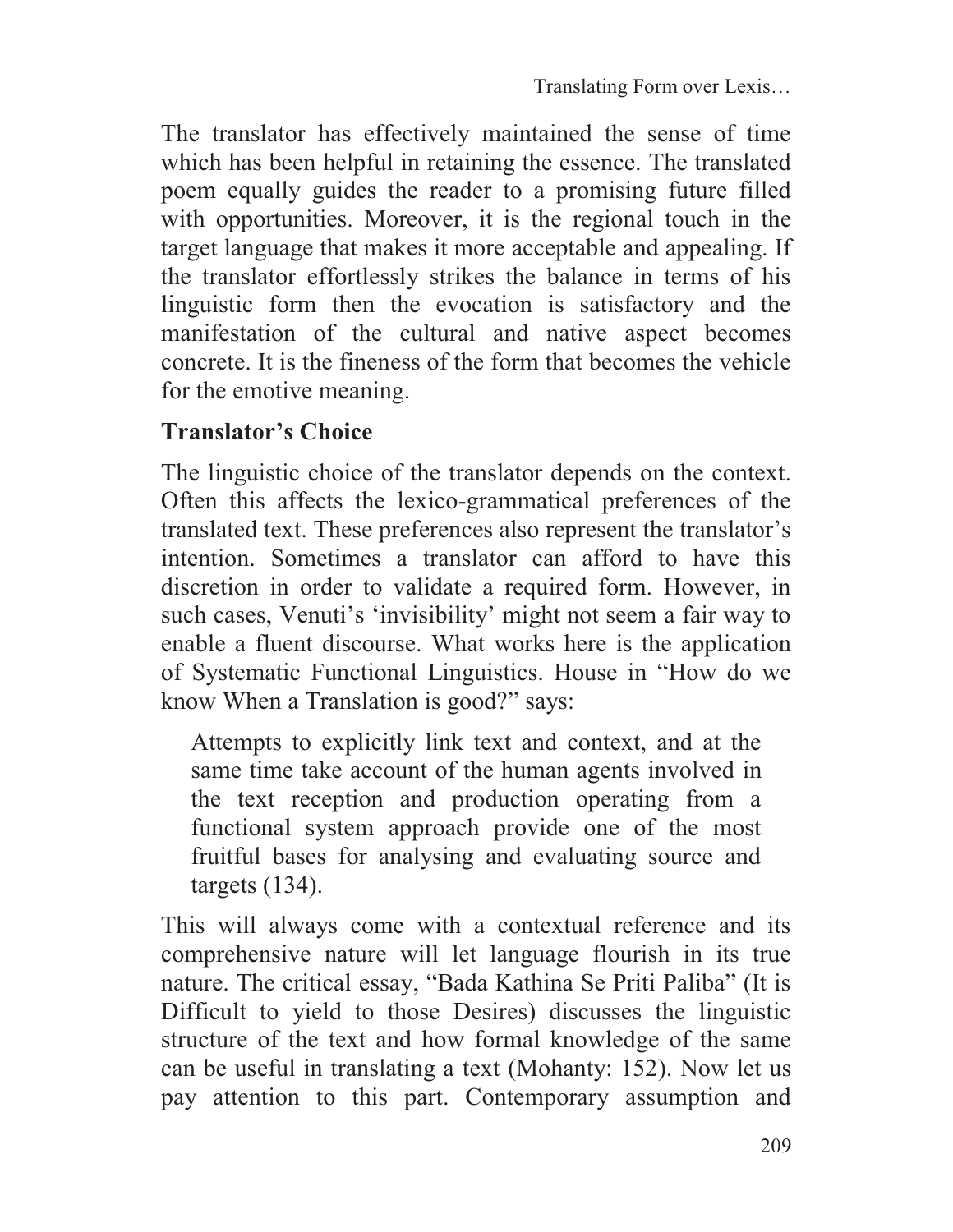expectations from writings, for example, "Bhanga Mandira" by Sachidananda Routray in original does not reflect the aesthetic and rhyming pattern in the poem in order to question its history. But his other famous poem "Konarka" to which the former is a sequel retains a majestic lyrical flair while not compromising with his ideology. Its translation in the July-August 2020 issue of *Muse India* infuses a sort of innate lyricism undistinguished from the sculptures of the monuments. The translator's liberty here comes out of both the reader's expectations and an inherent critique of the original master.

> *Bhanga mandirara mukhasala dekhicha Konarkara sachitra samsane? Aswathara karuna chhayare Bhanga bishnura mansapeshire, Hajara hajara nagakanya aau jakhyabandhuka Lalita hasara dheure Eka neibyaktika swapnara indrajala Chuda melithila.*

(Routray: 136)

The translated text:

*How often have you seen a Mukhasala that led To the graveyard under Konarka which bled Ruptured bust of Vishnu's bed* 

*and,* 

*Sad Peepal's brooding shade? The magic charm of dryads and angels Did you hear them? Woven dreams or unheard trails?* 

(Parhi: 2)

Terry Eagleton, a famous British literary critic in his provocative work *How to Read a Poem* writes how form transcends content in poetry. He wisely examines certain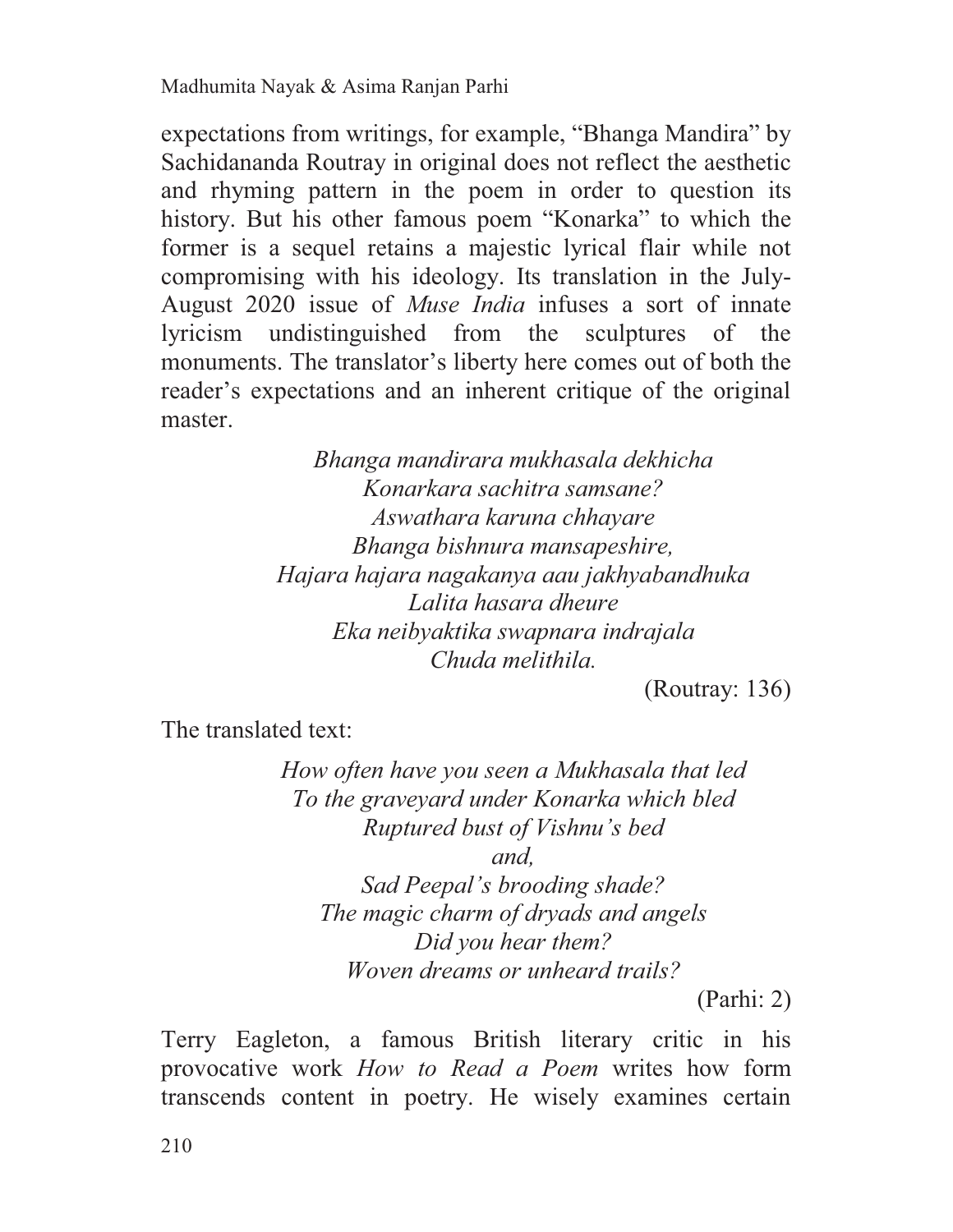excerpts of poetry written by different poets and the greater depth of their form. He exclusively begins with Shakespeare's *Antony and Cleopatra* where Cleopatra is seen lamenting the death of Antony:

> *The crown o'th' earth doth melt. My lord! O, wither'd is the garland of the war, The soldier's pole is fall'n! Young boys and girls Are level now with men. The odds is gone, And there is nothing left remarkable Beneath the visiting moon.*

> > (Eagleton: 79)

According to Eagleton, these lines are 'ravishing' and immortal. The modulation that takes place over the fleeting images show the 'sheer metaphorical flexibility of this passage, its delicate rhythmic stops and starts, its brief, broken snatches of gorgeously inventive imagery, suggest both the distraction of sorrow and its transcendence through language' (79). He gives a clear picture of how lexical rigidity in a language would never let it flourish in its natural state.

The stagnant 'imaginative logic' will rather compress the shifts and the flamboyancy of any language will be defunct. Similarly when translated to any specific target language one needs to understand that the nature of language is universal. Thus stressing lexical rigidity will be a serious impediment in language learning.

The above excerpt from Cleopatra's grieving lines is proof of the same. In fact, Eagleton demonstrates the same while dealing with the shifts of an image through the arranged lexical pattern. For example he elaborates upon the phrase, 'visiting moon'. While the first shift is 'suggestive of universal order', the second provides a sense of 'futility'. He admires the 'genius of the adjective 'visiting' (80).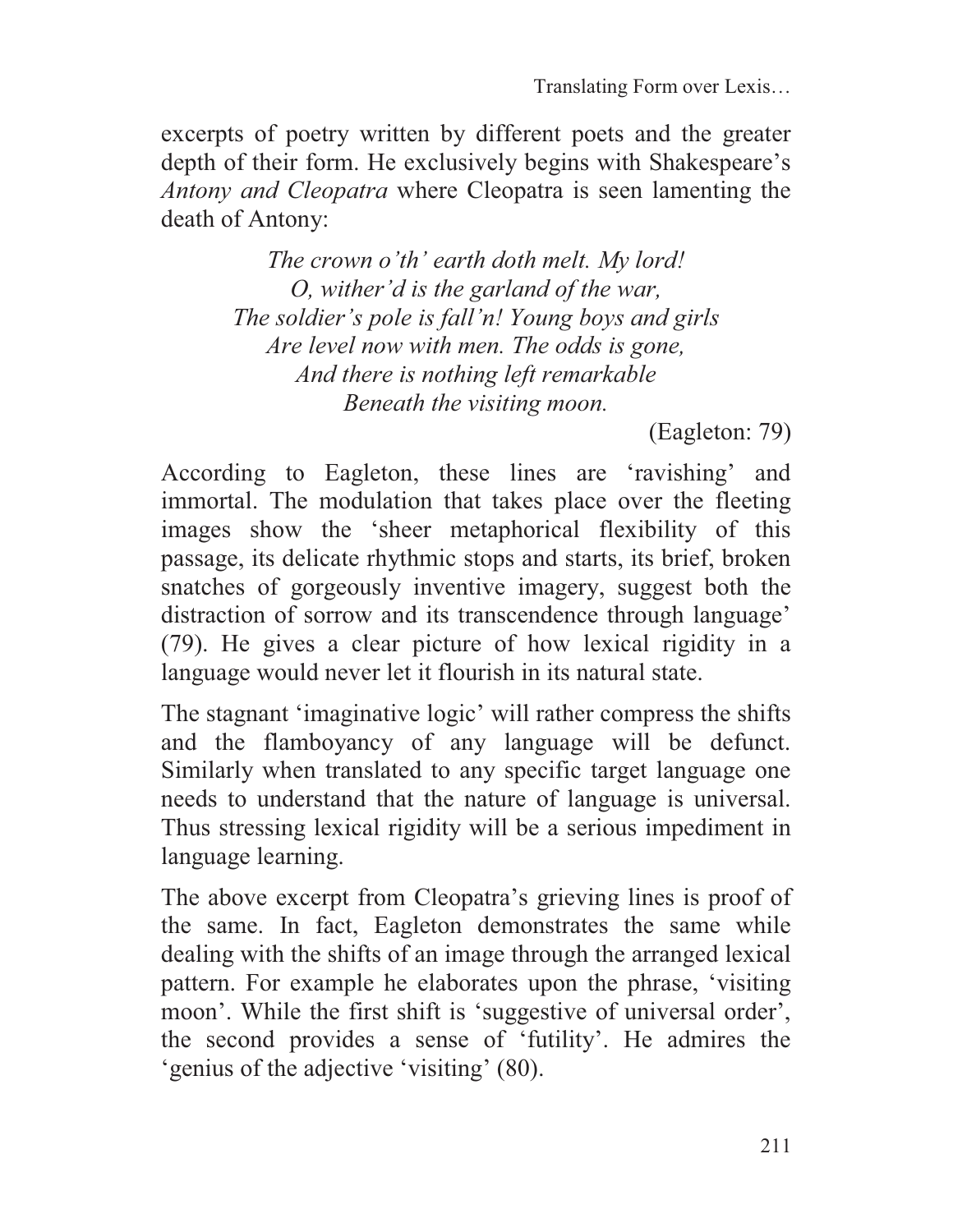# **Limitations of Study**

The scope of this research paper does not allow for an extended list of writings in the area. Hence it is restricted to a few poems in the language to prepare a model study in the domain by opening a possibility of further research.

# **Result and Conclusion**

Analysis of these gathered data shows the dominance of form over lexical corpus which does not only give an idea about a good rendition of text in the target language but also provides an explicit and spontaneous task-based learning of inferring new meanings to already existing words. The rhythm and musical pattern of poetry not only provide ample opportunities to learn the language but also structures that by their unusual arrangements help to understand the intricacy of the same. When the form is taken seriously poetry in the target language opens a new world of language to its readers. It is the primary work of poetry to introduce us to the world of language. From the very beginning itself when the words didn't make their way to the sheet of paper through ink, they made their strong presence felt through oral majesty. Let us go to Robert Frost now. It is possible that the time, Frost made such remark was due to the narrow perception of the term "translation". And probably he misunderstood translation with that of replication. And if at all it becomes the question of the essence then it is an elusive and unattainable content, which is internal and exists in hidden form. This statement will hold its ground if we understand essence from the viewpoint of Kant. In that case, translation becomes provisional in nature. And every time a poem is translated it will give the idea of different aspects and vision which in a way is an attempt to understand the hidden perception that constitutes the whole of poetry. In the simplest language, it is the meaning and significance of poetry that defines its essence. When the translator is successful in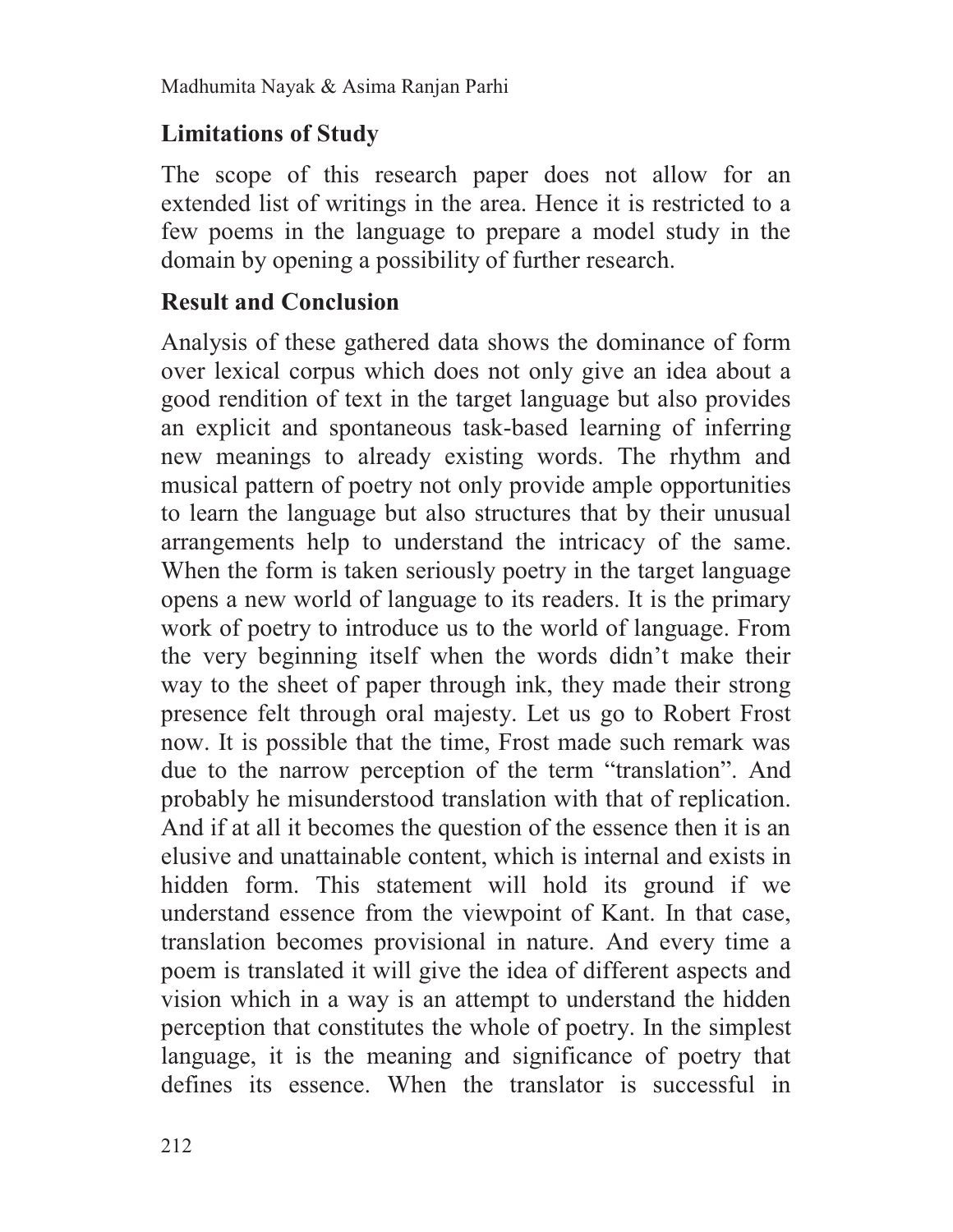conveying the meaning then the job is already done. A good translator of the poetic domain categorically develops a formal, narratorial schema by retaining rhyme, metre or other such devices of the source language thereby guiding the readers to the original text. In this way, essence plays the role of a metaphor which is attained by the arrangement of diction.

## **References**

- BOWMAN, EMMA. 2018. Can Poetry be Translated? *Arts & Life, Npr.* https://www.npr.org/2018/04/15/602261007/ nprpoetry-literary-translator-aaron-coleman.
- BHATTACHARYA, HARIDAS. 1931. *The Ananda-Kanda-Champu.* (ed.). Gopinath Kaviraj. Benaras: Vidya Vilas Press.
- DAMROSCH, DAVID. 2009. *How to Read World Literature.* Massachusetts: Wiley Blackwell.
- DAS, GOPABANDHU. 1928. Last Tears of Grieving Heart. Prison Poems. (tr.). Snehaprava Das. Bhubaneswar: Odisha Sahitya Akademi. 22-23.
- DENNEN, DAVID. *Words into Music: A Study and Translation of Kabisūrẏya Baḷadeba Ratha's "Kiśoracandrānanda Campū"*. 195-196. Accessed online on 20.01.2022: https://www.academia.edu/9512627/Words into Music A Study and Translation of Kabis%C5%ABr%E1%BA%8F ya\_Ba%E1%B8%B7adeba\_Ratha\_s\_Ki%C5%9Boracandr %C4%81nanda Camp%C5%AB.
- DAS, DASARATHI. 2018. Kavyanuvaada. In Mohanty, Panchanan & Mallick, Ramesh (eds.). *Sanjoga- Shilpara Sutradhara: Odia Anubada Adhyanara Kramaparinama.* Cuttack: Friends Publisher. 76.
- HOUSE, J. 2001. How do We Know when a Translation is Good? In E. Steiner & C. Yallop (eds.). *Beyond Content: Exploring Translation and Multilingual Text Production.*  De Gruyter Mouton: Berlin & New York. 134.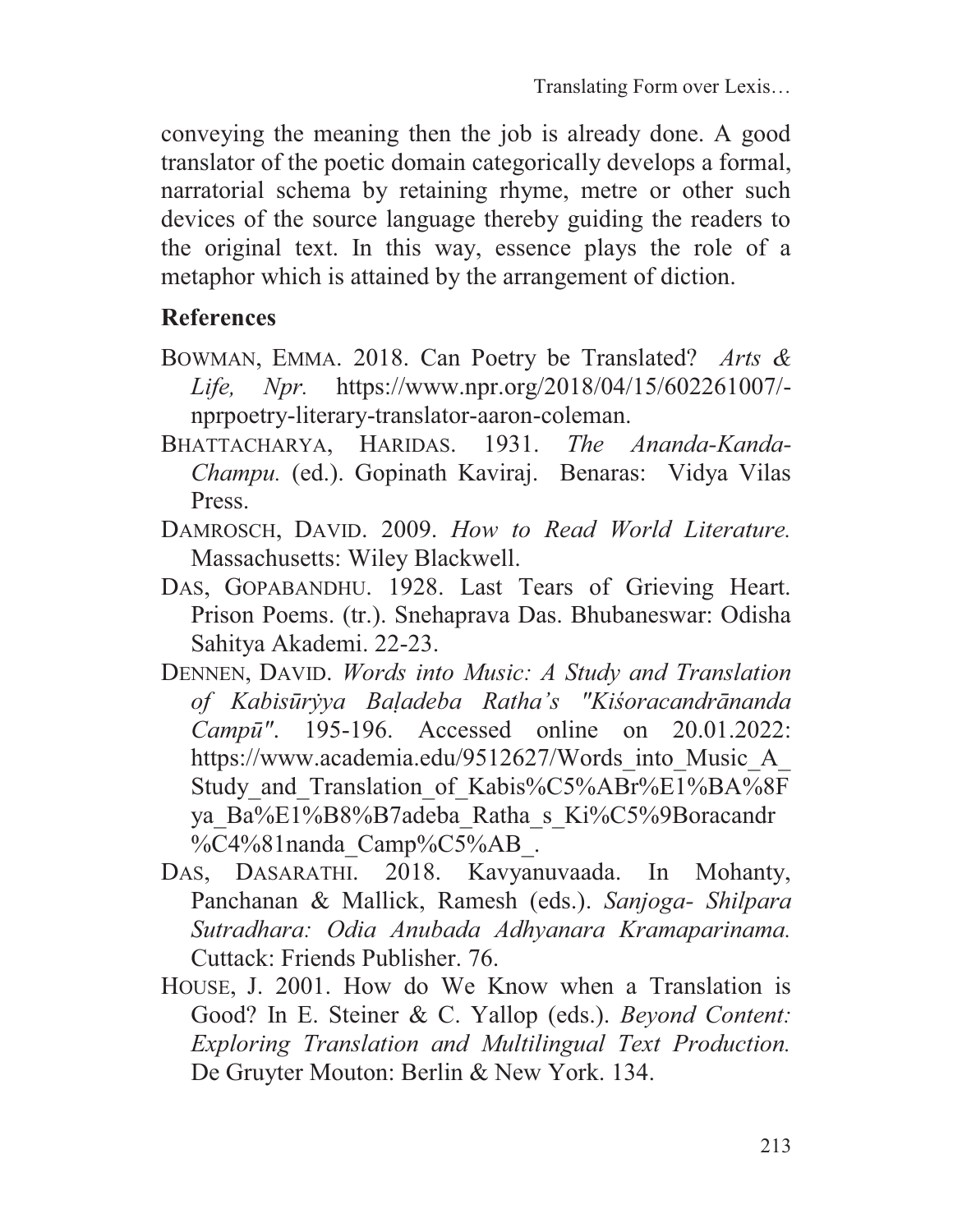- EGAN, DESMOND. 1987. Poetry and Translation. *Studies: An Irish Quarterly Review.* Dublin. 76(302). 227-234.
- EAGLETON, TERRY. 2007. *How to Read a Poem.* Uk: Blackwell Publishing. 79-81.
- GUHA, RAMACHANDRA. 2013. The Rise and Fall of the Bilingual Intellectual. *Economic and Political Weekly.* 44 (33). https://www.epw.in/journal/2009/33/perspectives/riseand-fall-bilingual-intellectual.html.
- GREENBERG, ARIELLE. 2014. Strange Tongues: Innovative Poetry in Translation. *The American Poetry Review,* 43( 2). Philadelphia: Old City Publishing. 9-11.
- MAHAPATRA, SITAKANT. 2017. *Makers of Indian Literature: Bhima Bhoi.* New Delhi: Sahitya Akademi. 50-51.
- MOHANTY, NIRANJAN.1996. *Makers of Indian Literature: Salabega.* Calcutta: Sahitya Akademi. 6-7.
- SALABEGA. 1998. O'Jagabandhu. In *White Whiskers: Selected Poems of Salabega*. Translated by Niranjan Mohanty. Sahitya Akademi. New Delhi. 48-49.
- MOHANTY, PANCHANANA. 2018. Bada Kathina Se Priti Paliba. In Mohanty, Panchanan & Mallick, Ramesh (eds.). *Sanjoga- Shilpara Sutradhara: Odia Anubada Adhyanara Kramaparinama.*Cuttack: Friends Publisher. 154.
- OBERST, MICHAEL. "Kant on Essence and Nature". Accessed online on 28-01-2022. https://www.academia.edu/15156078/Kant\_on\_Essence\_an d\_Nature.
- PARHI, ASIMA RANJAN. 2017. Poetry, Policy and People in Odia Writings from the Margin: An Exercise in Anthropocene. *Journal of the Odisha Association for English Studies,* 7(1). 70.
- PARHI, ASIMA RANJAN. 2017. Representation of Children and Environment in Bira Kishore Parhi's Poetry. *Dynamics of Children's Literature*. (ed.). N. Sahu and S. Samtani. Subhi Publications. New Delhi. 152-170.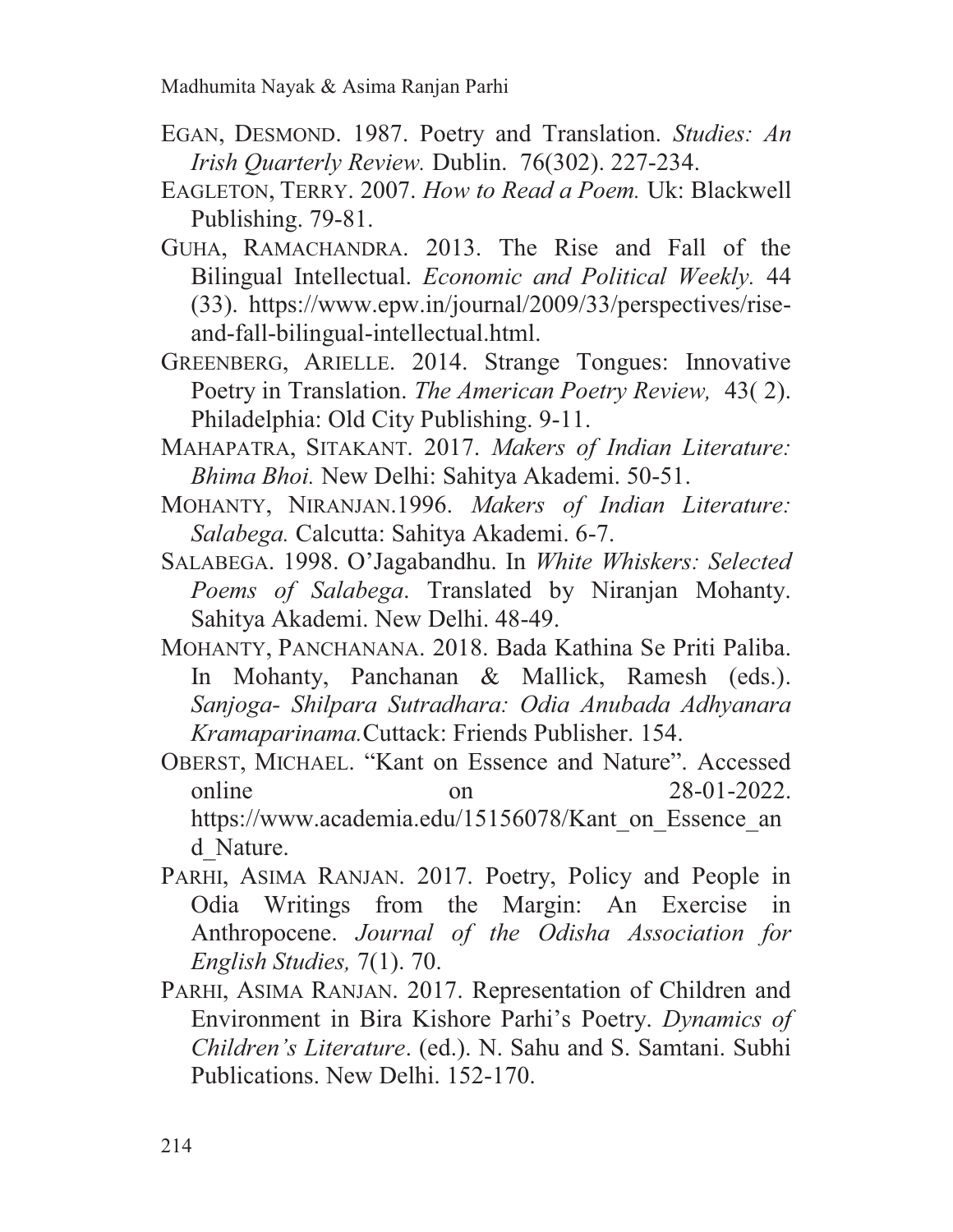- PARHI, BIRA KISHORE. 2018. Aame Sabu Nua Juga Chhua. *Pilanka Gita.* Cuttack: Utkala Sahitya Samaja. 31.
- ROBINSON, DOUGLAS. 1997. *Becoming a Translator.* London: Routledge. 7.
- ROUTRAY, SACHIDANANDA. 1943. Bhanga Mandira 'The temple in Ruins'. In *Muse India,* 92(2). Translated by Asima Ranjan Parhi.
- ROSENTHAL, MIRA. 2014. New Poetry in Translation: On Translation and Temperament. *The American Poetry Review,* 43(1). Pennsylvania: Old City Publishing. 11-13.

# **Appendix 1**

The full poems with translation:

*Jagabandhu he gosain (2) Tuma shree charana binu anya gati nahin(2) Jagabandhu he gosain Ratha charipakhe lambe mukutara jhara Jhalamala disuthai prabhu chakadola Jagabandhu he gosain Age chale Balabhadra madhye Chandamunhi re pachhare as kalia gahali lagai re Jagabandhu he gosain Satasapanchasa kosha chali naparai... Moha jiba jaen Nandighoshe thing rahi Jagabandhu he gosain Baishi pahacha tale bika hue bhata Darshana teniki thau Kaibalya mukuta... Jagabandhu he gosain (Salabega)* 

#### Translation:

*O'Jagabandhu, The caretaker of the universe! I seek no other favour But a solemn shelter At your lotus feet. I have now miles and miles to go. And uneasy fever braces my limbs,*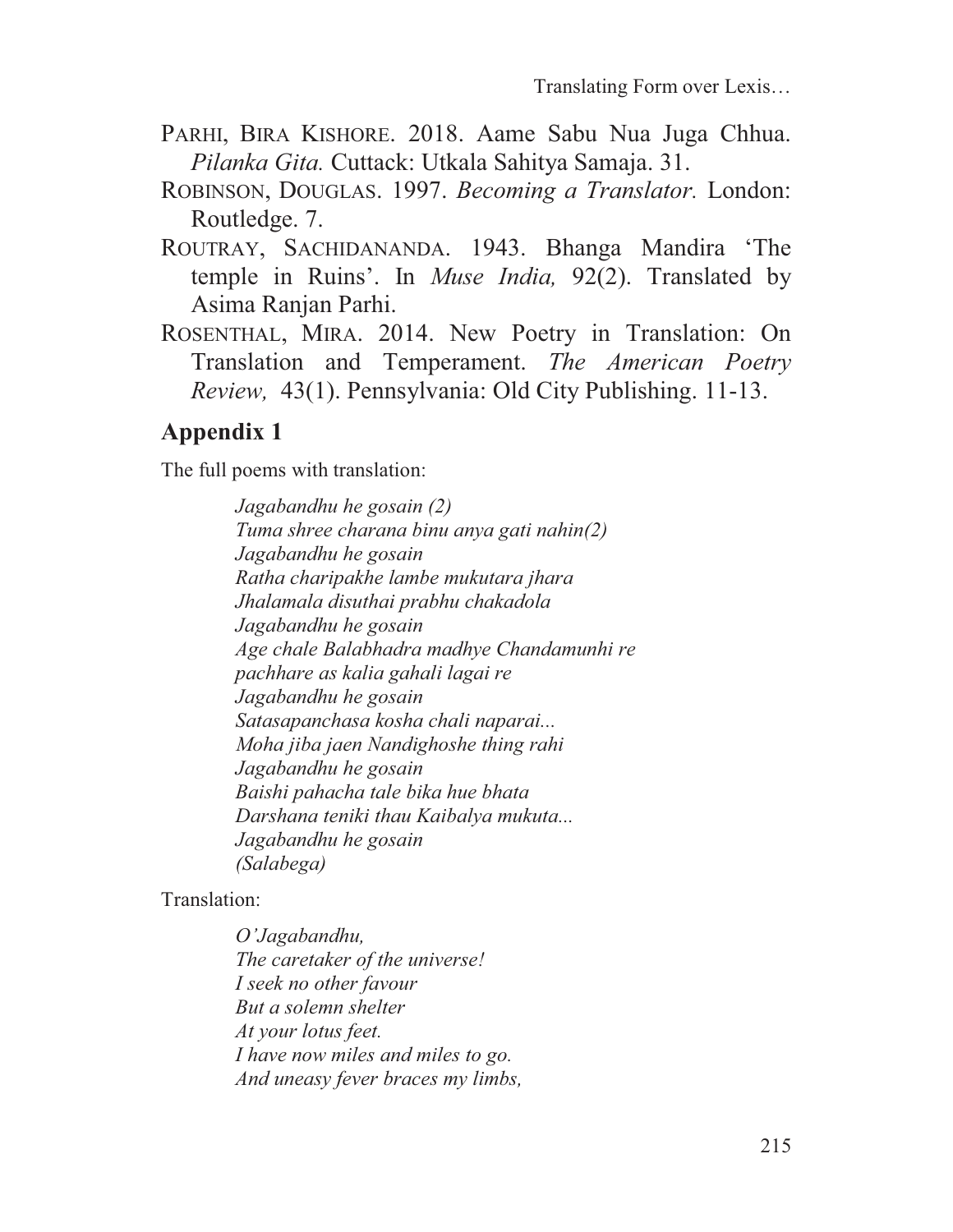*And my unsteady, tired mind Longs for watching you on Nandighosha Until I arrive at your crowded holy avenue. Thin pearl-wires hung around The chariot and the Lord in the core Sparkling with love; all around To take care of the universe profound. Beneath the twenty two steps, Rice is sold as love's honeyed food. Touch of the steps and taste of the rice Redeem one before he gets A chance of watching you, O'Lord. Balabhadra, the eldest, moves first, And in the middle is seated The moon-faced, lily-eyes, Subhadra. At last comes Kalia, Jostling and swaying and sweating Amid the winkless sea of people. Let my exhausted being Shelter at thy lotus-feet; Thus sings Salabega, the lowborn, The son of a cold pathan.*  (Mohanty 48)

*2. Pada pani nahin tanku dhariba kie? Emanta brahma svarupa dekha na y(j)ae //0// Nahin tanka peta anta, phitai kahuchi gota; Nara deha vahi tanku kaliba nuhe/ Tanka a pari Santi pane, Tribhuvane nahim jane; Ninda stuti hani labha sakala sahe //1// Bhaksana nahim ahara, Raja Viry(j)yaru Bahara, Ksudha trsa kale ksira nira na pie / Na lagai ange dhuli, Viraji Disanti Jhali; Nidra Ghumaile ubha asane sue //2// Icchare asanti bhrami, Bhakata Bhavaku Premi; Suni Chahimbaku karna chaksu na thae / Nahim mukha jihva nasa, Uttara na die bhasa; Aga pachha jani dhire samire rahe //3// Ulata palata nohi, Maha sunya sunya dehi; Mukha bate jihvakanthe bakhani nohe /* 

(Bhima Bhoi)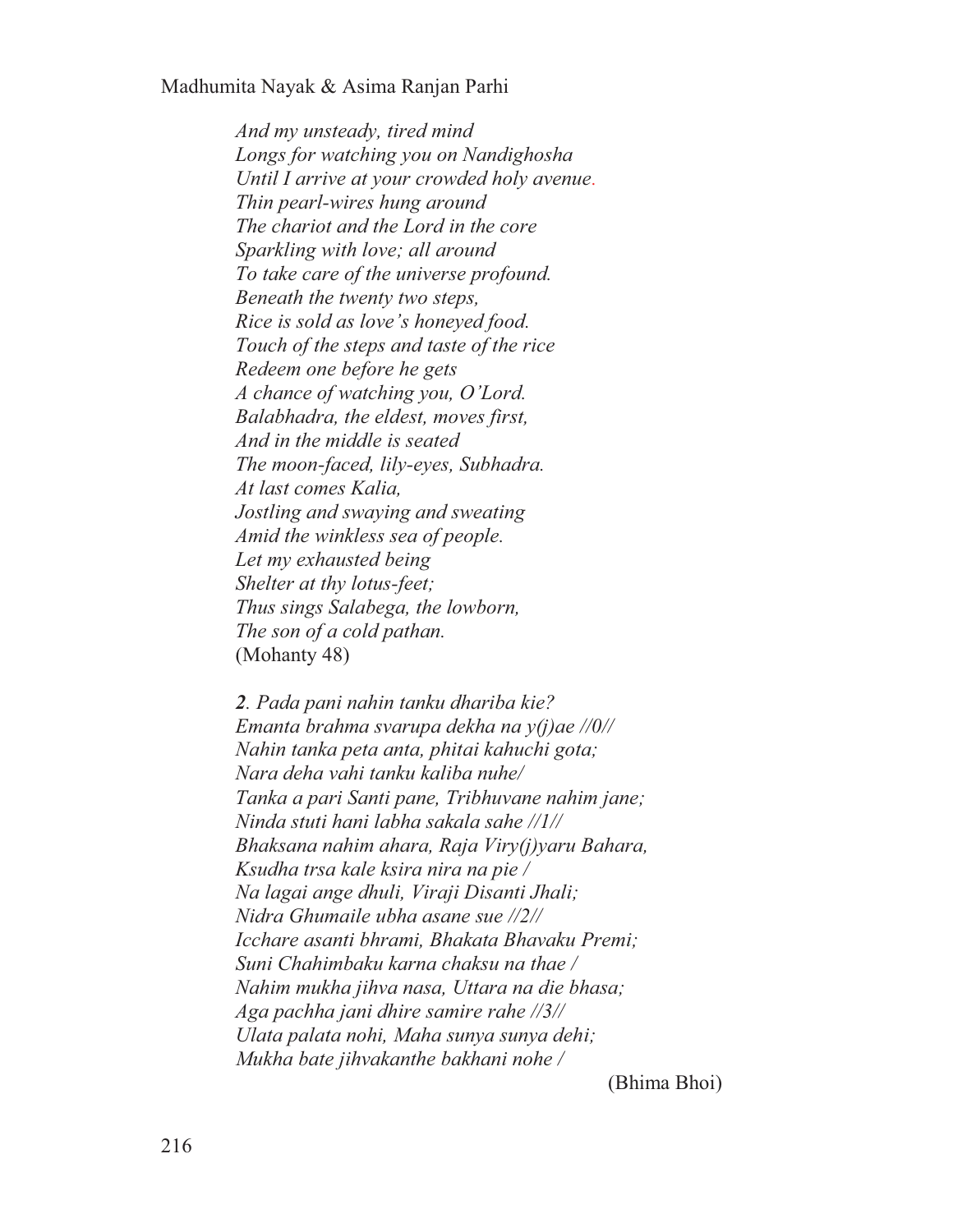Translating Form over Lexis…

*He has no hands, no feet Who indeed can hold him? Rarely one can see The original shape of this Brahma. He has no belly, no waist Truly with our human intelligence No one can comprehend him. In all the three worlds There is none like him of peaceable nature. He is indifferent to both praise and blame profit and loss. He takes no food and is not Born out of any union of husband and wife. He takes no food or water To appease hunger and thirst. Dust cannot touch him And his body shines resplendent He stands and enjoys his sleep He goes wherever his devotees seek him With the ardour of the soul*  (Mahapatra 51) **3.** *Kaha aage gaibi parana sangita Ka pakhe gaibi antara bani Ka kane kahibi marama bedana, Manakatha mane rahila sina! Jibana prabhate apanara boli Karithili jahaku parana sakha, Se ta na janila mo antara gati Dela mo parane daruna dhakka. Ja mukha anai antima sanketa Dei labhithanti sesa santwana, Mo netra lotake satya saralata Na dekhi dekhe se niche chhalana. Jara gourabe mo bhagya bibhaba Jara krutitwa aye prana ullase Mora upajoge se jebe katara Aye jibna aau ki sukha aase? Jibanata khali nirasara bali, Maru mariachi ki sandeha priti, Tebe ki aasare kaha aye sansare Para lagi nara maruchhi niti?*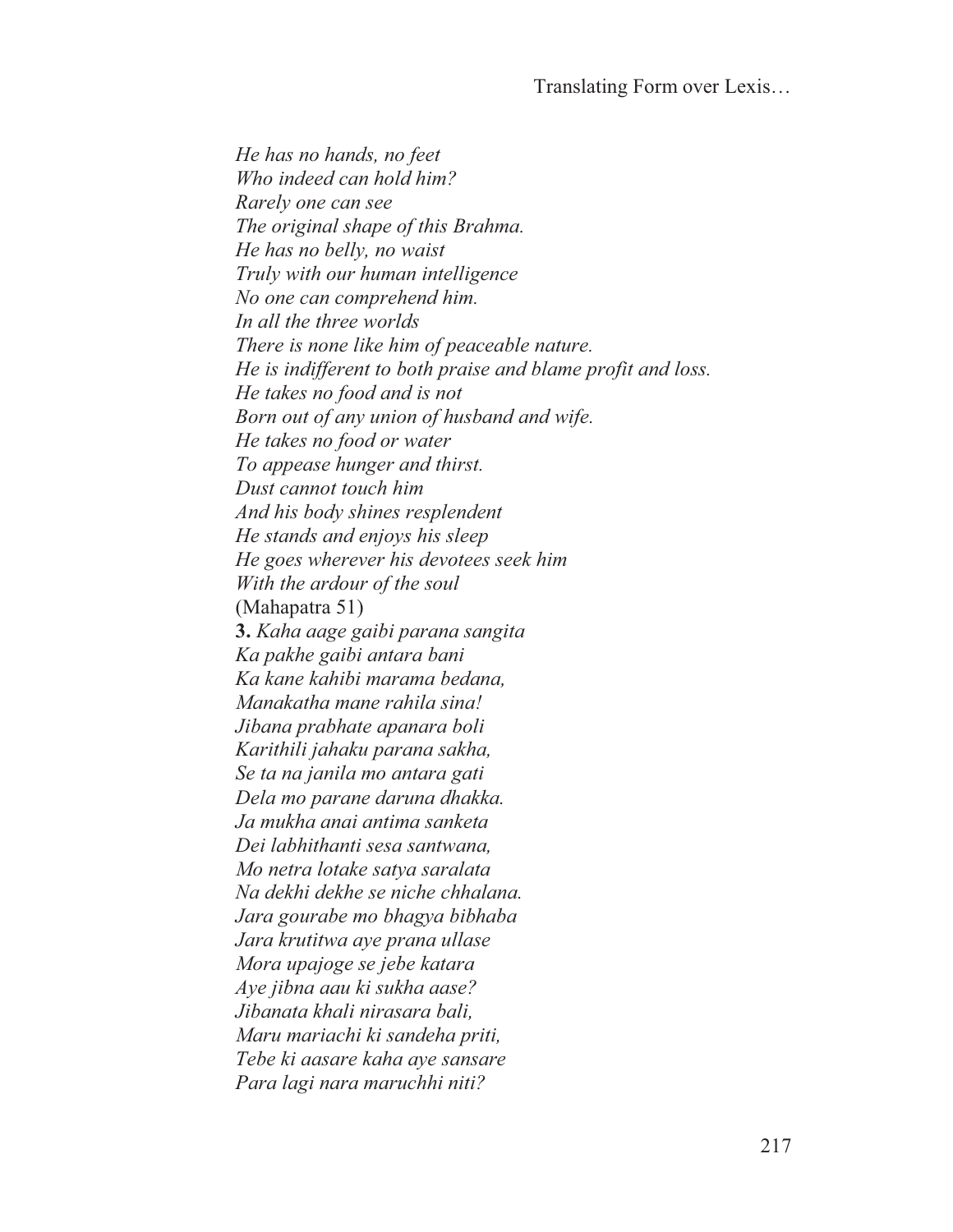(Gopabandhu Das)

Translated text:

*Who would listen to the music that The harp of my heart does play, Who would listen to the song of my life The unheard tale of my woe Somewhere buried inside me lay. That one friend whom since The morning of my life I had closest to my heart, Failed to fathom the depth of my love And hurt me real hard. It was my wish to receive soothing solace From the eyes of that friend in my last days, But he mistook my honest tears for Base and pretence. The one whose fame and glory Makes me feel fortunate, And at whose success I feel elated For what happiness shall I live on If he looks upon my love with distaste. Is this life but a desert of despair Like the mirage are love and faith, Why then man in the name of such love Torments himself to death?*  (Das: 22) **4.** *Aame sabu nua juga chhua Nua kari gadhibu e puruna duniya re Aamari hatare dina hasiba e maati Nua dhana keri keri aame jibu kati re. aame sabu juga chhua… Aame jibu kheli kheli saragra ku udi Janha mamun agana re khelibu baagudi Pacharile kahi dabu naan Kahibu asichu mamaun pathaichhi maa re Boitare bhasi bhasi jibu Java Bali Paradeepe talu maa dheere debu chali re* 

*Athala daria haba saha* 

*Ratana manika gheni leutiba naa re Aji ra kalika ame kali hebu phula* 

*Ei mati maa pain debu ama mula re* 

*Ama hase hasiba dunia*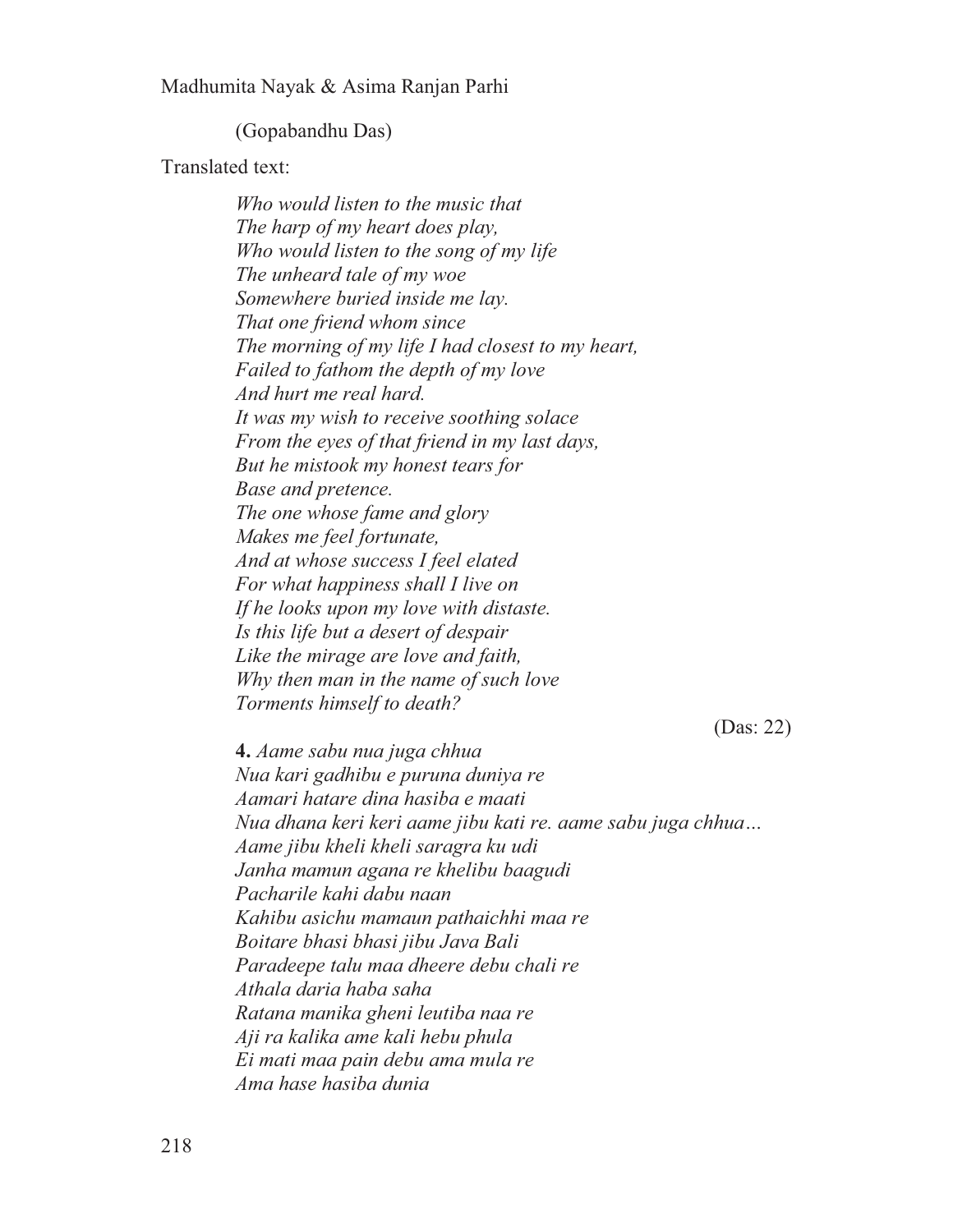Translating Form over Lexis…

*E Bharata heba sara jagta ra saha re Aame sabu nua juga chhua…*

(Bira Kishore Parhi: 70)

#### Translation:

*We are the new age children Shall build up this world anew We are the new age children One day this earth shall smile in our hands We shall reap golden paddy by golden scythe Mother earth will smile holding its swaying golden fields.* 

*We shall fly to uncle moon and play there Shall tell our names there when asked And tell him that mother earth has sent us.* 

*We shall float by boita to Java, Bali from Paradeep port The sea will be at our rescue We shall come back carrying pearls and riches.* 

*Today's buds that we are; Shall be blooming tomorrow Shall lend our lives for our earth The world shall smile with us Our India shall be the site of Promise for the whole universe.*

(Parhi: 153)

*5. Bhanga mandirara mukhasala dekhicha Konarkara sachitra smasane? Aswathara karuna chhayare Bhanga bishnura mansapeshire, Hajara hajara nagakanya aau jakhyabandhuka Lalita hasara dheure Eka neibyaktika swapnara indrajala Chuda melithila. Eka pathuri parbati dine jibanta thila. Aau ek nagakanyagana Dine jibanara lomasha ucchwasare Khelibuluthile, Keun nirala pokhari tuthare, Keun nirjana naikulare bakula tale*